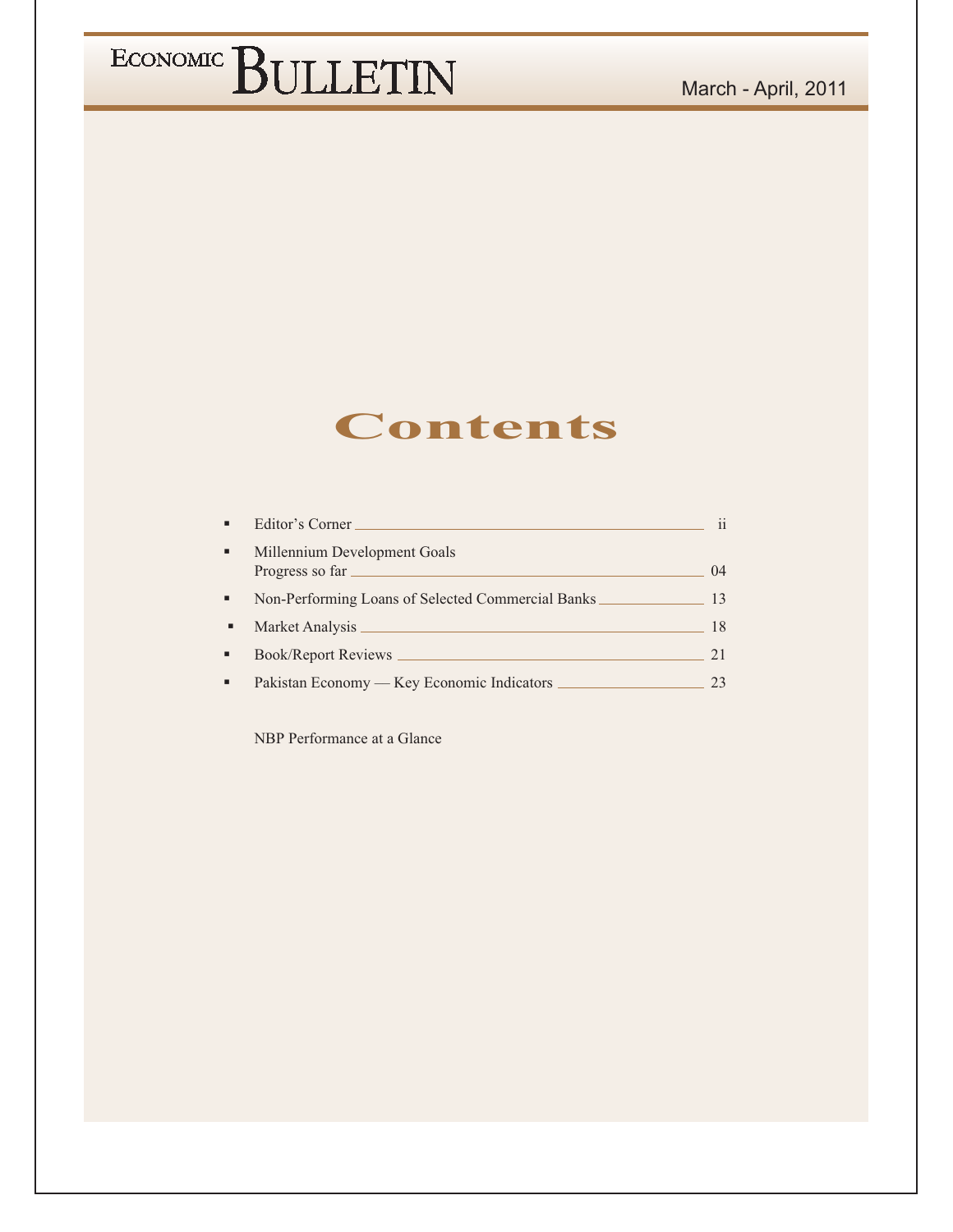### **Editor's Corner**

Dear Readers.

The Federal Budget 2011-12 is only a few weeks away. The policy makers have an arduous job at hands, as it is an exceptionally difficult time for Pakistan. The country is passing through its toughest phase, confronted by an unprecedented crisis in its history — the war on terror and related security challenges with severe implications for the economy. The war has caused immense suffering both in terms of human casualties and setback to economic activity. Losses of property and infrastructure and security related government expenditures have burdened the budgets of both the federal and provincial governments. The economic costs of the war on terror have been high and it is officially estimated that Pakistan has been impacted to the extent of \$43 billion between 2001 and 2010.

Besides the grave situation created by the war on terror, there are serious concerns about the deteriorating law and order situation in the country, low tax base, high incidence of power load shedding with severe repercussions for the economy, loss of investor confidence, stagnant savings rate, persistent inflationary pressures, and a decline in domestic investment. Asian Development Bank figures show gross domestic investment as percentage of GDP at 19.7 percent for Pakistan, much lower compared to other South Asian countries like India's 34.5 percent, Nepal 29.7 percent, Bangladesh 24.2 percent and Sri Lanka 25.6 percent. Rising poverty and income disparities and lagging social sector indicators speak of the neglect of the human element.

These grim issues face policymakers while formulating the forthcoming Federal Budget. Enlarging the tax base is amongst these crucial issues on top of the budget makers agenda. Persistent growth in expenditure and failure to implement tax reforms, have rendered the fiscal imbalance unsustainable. The government is considering various proposals to broaden tax base as large segments of the economy are not covered by the tax system. The burden of revenue generation continues to fall on certain sections of society and tax revenues are collected mainly from indirect taxes (64 %), without taking into consideration its impact on the well being of the people. Due to weak tax base, development expenditures have to be curtailed, revenue targets are revised and revenue measures are announced during the course of the budget year, affecting development programmes, people's cost of living and pushing more people into poverty. The State Bank of Pakistan Second Quarterly Report 2010-11, states, 'increasing the tax base is without doubt the toughest structural reform to implement, and the one that needs the greatest political will.'

There is a gross mismatch between the sources of growth in the economy and the tax revenue base. Industry which contributes 25 percent to GDP pays 63 percent of the taxes, while agriculture which contributes 22 percent to GDP pays 1 percent to the tax pool and the services sector which contributes 53 percent to GDP pays 26 percent towards taxes. This alongwith a large undocumented informal sector, low tax compliance, widespread exemptions have resulted in a declining tax-GDP ratio. The Budget 2011-12 would hopefully redress these shortcomings and introduce measures to broaden the tax base. Non-observance of IMF conditions on fiscal consolidation has made the task of financing the fiscal deficit all the more challenging. The State Bank of Pakistan in its second quarterly report on *The State of Pakistan's Economy*, states, 'the only way out for the government is to show political will to prioritize its expenditure heads and implement tax reforms aimed at removing tax exemptions e.g. taxing agriculture and services. Even if this does not deliver immediate tax revenues, it would close the door for tax avoidance.' The *Budget Strategy Paper* 2011-14 aims to contain the fiscal deficit to 4.5 percent of GDP in the coming fiscal year 2011-12 and to further reduce it by 0.5 percent annually, and raise tax to GDP ratio to 10.3 percent in the next three years and inflation to be reduced to 12 percent in FY12.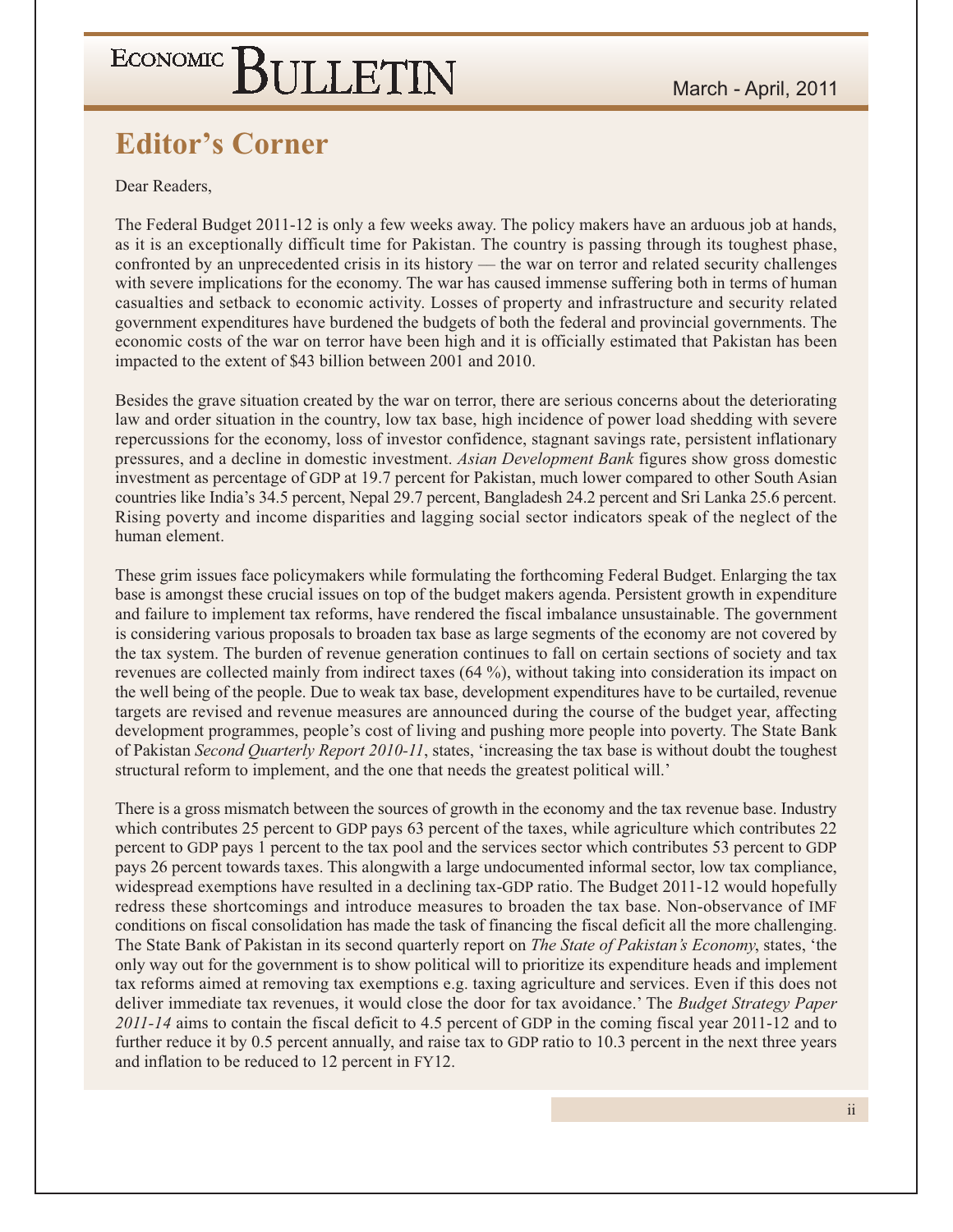Pakistan is in the vicious grip of major energy shortages which has constrained growth in all sectors of the economy, has implications for employment, exports and development in general and brought untold misery to the lives of the people who have to bear prolonged hours of load shedding in the hot, humid and sweltering heat of summer. Public policy neglect and public mismanagement over the years have contributed to the power sector shortages. According to estimates the total cost to the economy of power load shedding in the industrial sector is estimated to be Rs210 billion.

One expects the forthcoming Federal Budget to make investments in upgrading existing power generation facilities, and initiate a programme to reduce technical losses and improve the reliability of the distribution system. The problem of circular debt has to be resolved on a priority basis.

Economic activity has remained sluggish because of the deteriorating law and order situation, power outages and high interest rates which have had an impact on borrowings by the private sector. Pakistan's business environment compares unfavourably with other regional economies. According to the Economist Intelligence Unit, Pakistan is expected to show a marginal improvement in its business environment, while other Asian countries scores show stronger improvement. Globally Pakistan languishes at 71st place out of 82 countries in 2011-15, (presently 73rd). Unless serious reforms are implemented to improve energy and law and order situation, control inflation, investors both domestic and foreign will be hesitant to invest.

There can be no real progress on any major economic issue without dealing with rising budget deficits and mounting debt. As collection of tax revenues continue to be a problem for the government, it relies heavily on domestic resources to finance the fiscal deficit. Inflows from external resources to finance the budget declined in the first half of FY11 to Rs47 billion against Rs110.3 billion in the corresponding period of FY10. Meanwhile, government borrowings from the banking system rose during the corresponding period to Rs286 billion (Rs80.1 billion from State Bank of Pakistan and Rs205.9 billion from scheduled banks), against Rs107.2 billion. Higher dependence on local currency debt crowds out private sector credit demand, pushes inflationary expectations in the economy and consequently governments interest expense goes up.

Bringing reforms in Pakistan's tax policy, with the objective of improving efficiency, equity and compliance of the system would help generate domestic resources ensuring long run economic development. There can be no progress in the economy unless we are able to raise our tax GDP ratio, by broadening the tax base.

Ayesha Mahn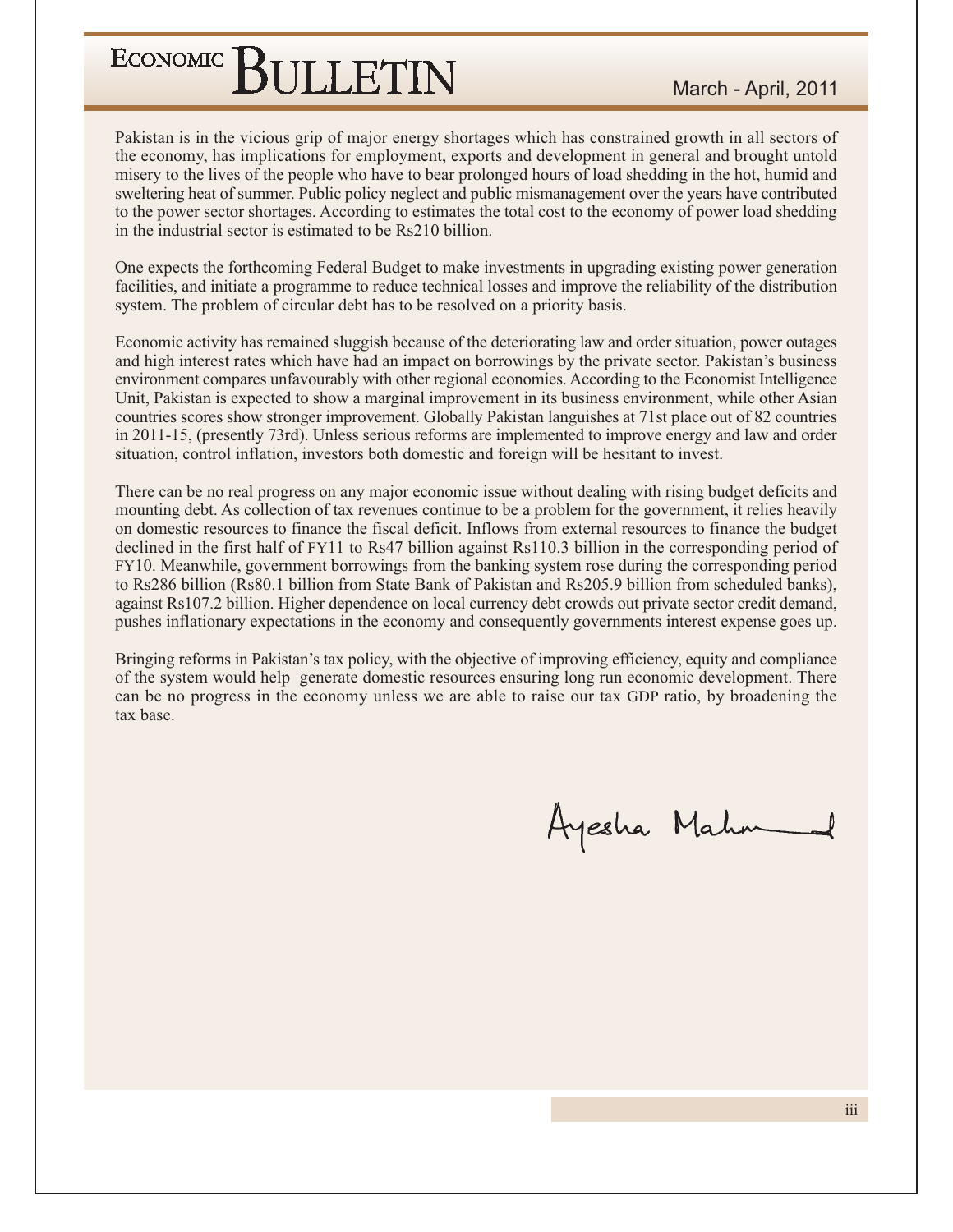#### **Millennium Development Goals Progress so far**

Progress

is mixed

Less than five years are left to achieve the eight Millennium Development Goals (MDGs), goals which have become the most widely accepted yardstick of development efforts by governments all over the world. The goals to be achieved by 2015 relate to poverty and hunger, universal primary education, gender equality, child mortality, maternal health, combating HIV/Aids, malaria and other diseases, environmental sustainability and developing a global partnership for development.

Eight

**MDGs** 

Progress towards MDGs is mixed, there are wide disparities between regions and between countries. The findings of the *Global* Monitoring Report 2011: Improving the Odds *of Achieving the MDGs*, shows that two-thirds of developing countries are on target or close to being on target for all the MDGs. The world remains on track to reduce by half the number of people living in extreme poverty; (by 2015,

882.7 million people will be living on less than  $$1.25$  a day, compared with 1.8 billion in 1990) developing countries likely to achieve the goal for gender parity in primary and secondary education, for access to safe drinking water, primary completion rate and on MDGs wiping out extreme poverty. But lags in health related indicators, such as child and maternal mortality, and access to sanitation. For example, more than 40 percent of low to upper middle income countries are lagging significantly on access to sanitation.

> Given the current trends it seems the world will likely miss these three targets by 2015. Most regions are lagging on these health goals, but East Asia and Pacific, Latin America and the Caribbean, and Europe and Central Asia are doing somewhat better than other regions. Poor countries and regions lag on all the MDGs and are unlikely to reach a single target by 2015.



#### The distance to global MDGs

The United Nations, Millennium Development Goals Report 2010 shows that:

- the world is on track to meet the poverty  $\overline{\phantom{a}}$ reduction target,
- developing regions have made some progress  $\mathcal{L}_{\mathcal{A}}$ towards the MDG target of halving the proportion of people suffering from hunger,

Source: Global Monitoring Report 2011

- halving the prevalence of underweight children  $\mathbf{r}$ by 2015 will require accelerated and concerted action to scale up interventions that effectively combat undernutrition. Progress is being made, but not fast enough to reach the MDG target.
- while enrolment in primary education has  $\mathbb{Z}^+$ continued to rise, the pace of progress is insufficient to ensure that by 2015, all girls and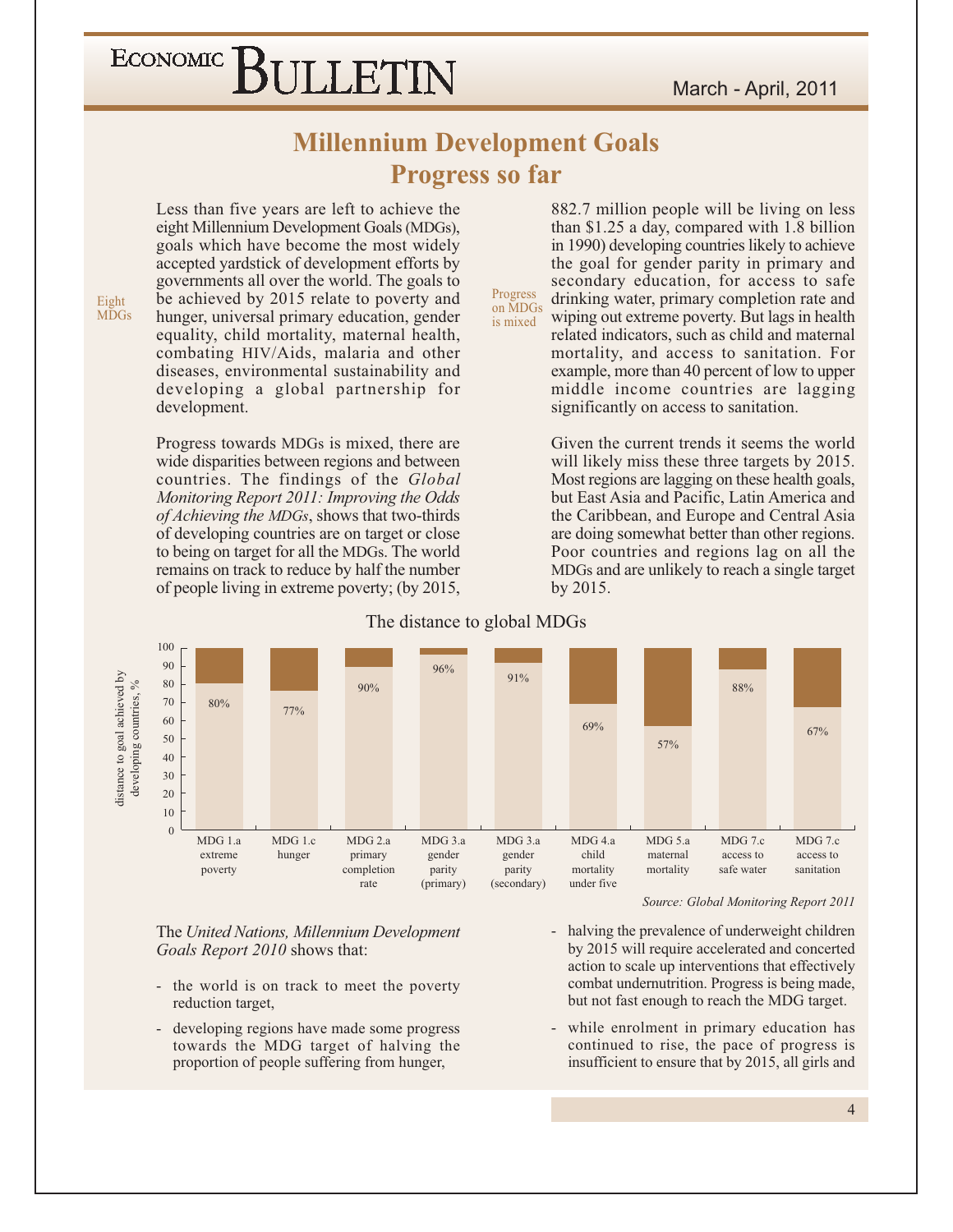boys complete a full course of primary schooling.

- the developing regions as a whole are approaching gender parity in educational enrolment.
- child deaths are falling, but not quickly enough to reach the target.
- some countries have achieved significant declines in maternal mortality ratios. The rate of reduction is however, still short of the rate needed to meet the MDG target.
- additional funding is needed to reduce malaria incidence.
- tuberculosis prevalence is falling in most regions and such cases can be brought down further if funding for such efforts are sustained.
- the signs of deforestation shows signs of decreasing, but is still alarmingly high.
- despite overall progress in drinking water coverage and narrowing of the urban-rural gap,

rural areas remain at a disadvantage in all developing regions.

- with half the population of developing regions without sanitation, the 2015 target appears to be out of reach.
- disparities in urban and rural sanitation coverage remain daunting.
- the progress made on the slum target has not been sufficient to offset the growth of informal settlements in the developing world.

Countries of South Asia have made substantial progress on some of the MDG indicators, while progressing slowly on many others. The table below shows the progress or otherwise for South Asia the South Asian countries. Even in countries where progress has been made towards the MDGs, there are often disparities within the country — between urban and rural areas, between women and men and between girls and boys.

| Goal             | 1                                                                   | $\overline{2}$                                                       | 3                                                     | 4                                     | 5                                                                                   | 6                                                                   | $\overline{7}$                                                                                                                             |
|------------------|---------------------------------------------------------------------|----------------------------------------------------------------------|-------------------------------------------------------|---------------------------------------|-------------------------------------------------------------------------------------|---------------------------------------------------------------------|--------------------------------------------------------------------------------------------------------------------------------------------|
|                  | poverty<br>Underweight children<br>per day<br>.25<br>$\overline{5}$ | completion<br>Reaching last grade<br>enrolment<br>Primary<br>Primary | Gender secondary<br>Gender primary<br>Gender tertiary | Under-5 mortality<br>Infant mortality | visit)<br>Skilled birth attendance<br>$\overline{\phantom{0}}$<br>Antenatal care (< | HIV prevalence<br>prevalence<br>incidence<br><b>TB</b><br><b>TB</b> | consumption<br>Safe drinking water<br>Basic sanitation<br>substance<br>CO2 emissions<br>Protected area<br>Forest cover<br>OPD <sub>3</sub> |
| Afghanistan      | п                                                                   |                                                                      | п                                                     | п<br>■                                | п                                                                                   |                                                                     | г                                                                                                                                          |
| Bangladesh       | п                                                                   |                                                                      | п                                                     |                                       | ■                                                                                   |                                                                     |                                                                                                                                            |
| Bhutan           |                                                                     | П<br>■<br>▶                                                          | П                                                     | Е<br>■                                | ▶<br>▶                                                                              |                                                                     | ш                                                                                                                                          |
| India            | п<br>П                                                              | ▶<br>■                                                               | П                                                     | п<br>■                                | П<br>■                                                                              |                                                                     |                                                                                                                                            |
| Maldives         | ▶                                                                   | $\bullet$<br>$\bullet$                                               | $\bullet$                                             |                                       |                                                                                     |                                                                     |                                                                                                                                            |
| Nepal            | п<br>■                                                              | п<br>■                                                               | П<br>▶                                                | ▶                                     | п<br>П                                                                              |                                                                     |                                                                                                                                            |
| Pakistan         |                                                                     | ◀<br>П                                                               | п                                                     | п<br>■                                | П<br>ш                                                                              |                                                                     | ш                                                                                                                                          |
| Sri Lanka        | ▶<br>■                                                              | $\bullet$<br>$\bullet$                                               | $\bullet$                                             | п                                     | ٠                                                                                   |                                                                     |                                                                                                                                            |
| • Early achiever | already achieved                                                    |                                                                      |                                                       |                                       | ▶                                                                                   |                                                                     | On track – Expected to meet the target by $2015$                                                                                           |

South Asian countries on-track and off-track for the MDGs

shows

mixed

results

• Early achiever already achieved

 $\Box$  Off track: slow – Expected to meet the target, but after 2015

Source: Paths to 2015, MDG Priorities in Asia and the Pacific, ESCAP, ADB & UNDP

For the South Asian region, the performance is discouraging for goal 4 and 5 as five countries are off track, while most are expected to meet the target of goal 6 by 2015. The Asia-Pacific Regional Report 2009-10, Achieving the Millennium Development Goals in an *era of global uncertainty* says for the South Asian region that more than half the countries are off track on at least 40 percent of these indicators.

← Off track: no progress/regressing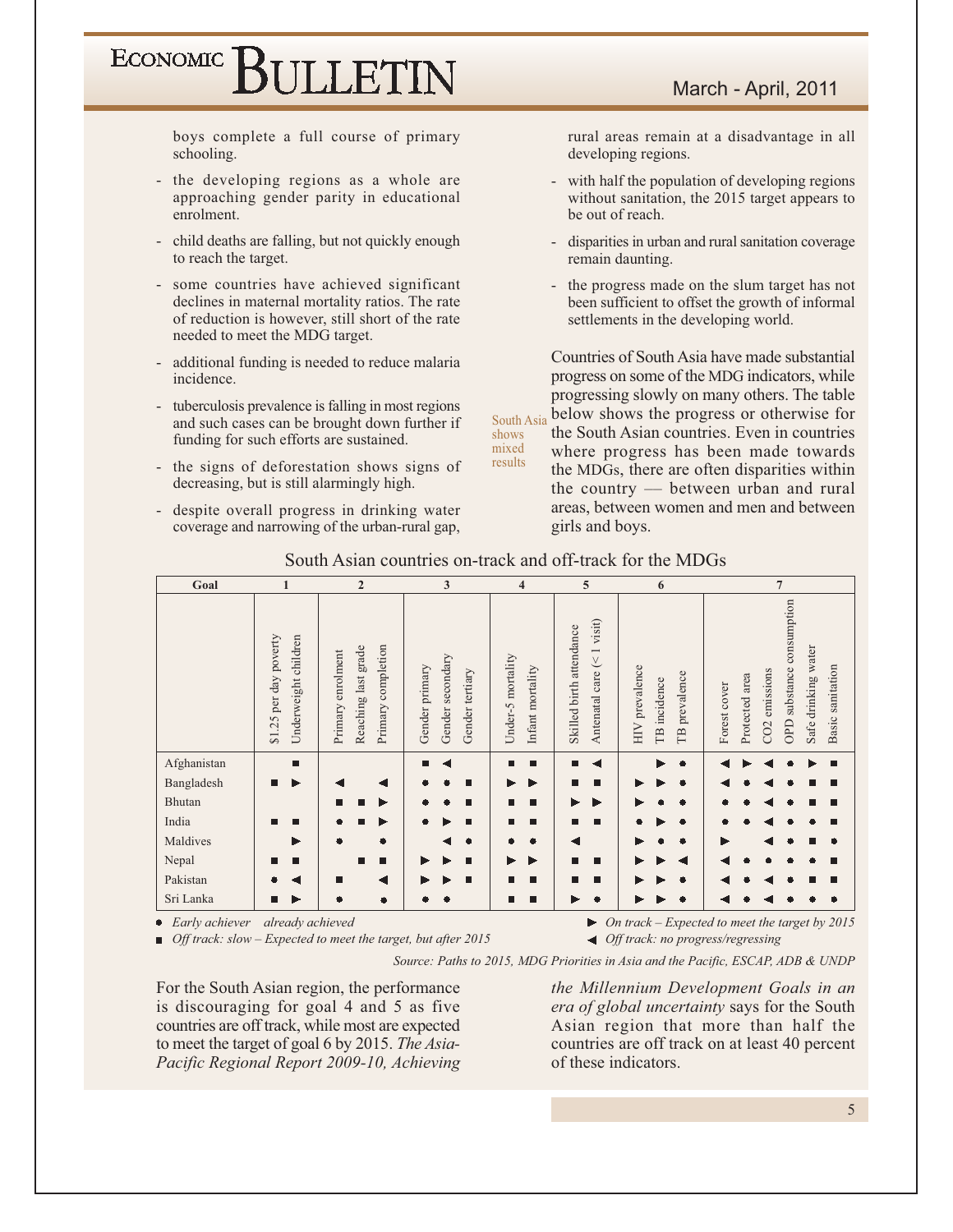#### **Selected South Asian Countries --**

| <b>Goals and Targets</b><br>(from the Millennium Declaration)                                                                                                                                                                                                          | <b>Indicators for monitoring progress</b>                                                                                                                                                                                                                                                                                                                                                                                                      |                                                |
|------------------------------------------------------------------------------------------------------------------------------------------------------------------------------------------------------------------------------------------------------------------------|------------------------------------------------------------------------------------------------------------------------------------------------------------------------------------------------------------------------------------------------------------------------------------------------------------------------------------------------------------------------------------------------------------------------------------------------|------------------------------------------------|
| Goal 1: Eradicate extreme poverty and hunger                                                                                                                                                                                                                           |                                                                                                                                                                                                                                                                                                                                                                                                                                                |                                                |
| Target 1.A: Halve, between 1990 and 2015, the proportion of<br>people whose income is less than one dollar a day                                                                                                                                                       | Proportion of population below \$1 (PPP) per day<br>1.1<br>Poverty gap ratio<br>1.2<br>1.3<br>Share of poorest quintile in national consumption                                                                                                                                                                                                                                                                                                |                                                |
| Target 1.B: Achieve full and productive employment and<br>decent work for all, including women and young people                                                                                                                                                        | Growth rate of GDP per person employed<br>1.4<br>1.5<br>Employment-to-population ration<br>Proportion of employed people living below \$1 (PPP) per day<br>1.6<br>Proportion of own-account and contributing family workers in total employment<br>1.7                                                                                                                                                                                         | (2008)                                         |
| Target 1.C: Halve, between 1990 and 2015, the proportion of<br>people who suffer from hunger                                                                                                                                                                           | 1.8<br>Prevalence of underweight children under-five years of age<br>Proportion of population below minimum level of dietary energy consumption<br>1.9                                                                                                                                                                                                                                                                                         |                                                |
| Goal 2: Achieve universal primary education                                                                                                                                                                                                                            |                                                                                                                                                                                                                                                                                                                                                                                                                                                |                                                |
| Target 2.A: Ensure that, by 2015, children everywhere, boys<br>and girls alike, will be able to complete a full course of<br>primary schooling                                                                                                                         | Net enrolment ratio in primary education<br>2.1<br>Proportion of pupils starting grade 1 who reach last grade of primary<br>2.2<br>Literacy rate of 15-25 year-olds, women and men<br>2.3                                                                                                                                                                                                                                                      | (2008)                                         |
| Goal 3: Promote gender equality and empower women                                                                                                                                                                                                                      |                                                                                                                                                                                                                                                                                                                                                                                                                                                |                                                |
| Target 3.A: Eliminate gender disparity in primary and<br>secondary education, preferably by 2005, and in all levels of<br>education no later than 2015                                                                                                                 | Rations of girls to boys in primary, secondary and tertiary education<br>3.1<br>Share of women in wage employment in the non-agricultural sector<br>3.2<br>Proportion of seats held by women in national parliament<br>3.3                                                                                                                                                                                                                     | (2008)                                         |
| <b>Goal 4: Reduce child mortality</b>                                                                                                                                                                                                                                  |                                                                                                                                                                                                                                                                                                                                                                                                                                                |                                                |
| Target 4.A: Reduce by two-thirds, between 1990 and 2015,<br>the under-five mortality rate                                                                                                                                                                              | Under-five mortality rate (per 1000)<br>4.1<br>Infant mortality rate (per 1000 live births)<br>4.2<br>4.3<br>Proportion of 1 year-old children immunized against measles                                                                                                                                                                                                                                                                       | (2009)                                         |
| Goal 5: Improve maternal health                                                                                                                                                                                                                                        |                                                                                                                                                                                                                                                                                                                                                                                                                                                |                                                |
| Target 5.A: Reduce by three quarters, between 1990 and<br>2015, the maternal mortality ratio                                                                                                                                                                           | Maternal mortality ratio (per 100,000 live births)<br>5.1<br>Proportion of births attended by skilled health personnel<br>5.2                                                                                                                                                                                                                                                                                                                  | (2008)                                         |
| Target 5.B: Achieve, by 2015, universal access to<br>reproductive health                                                                                                                                                                                               | Contraceptive prevalence rate<br>5.3<br>Adolescent birth rate (births per 1000 women)<br>5.4<br>Antenatal care coverage (at least one visit and at least four visits) %<br>5.5<br>5.6<br>Unmet need for family planning                                                                                                                                                                                                                        | $(2004-09)$<br>(2009)<br>(2009)<br>$(2004-09)$ |
| Goal 6: Combat HIV/AIDs, malaria and other diseases                                                                                                                                                                                                                    |                                                                                                                                                                                                                                                                                                                                                                                                                                                |                                                |
| Target 6.A: Have halted by 2015 and begun to reverse the<br>spread of HIV/AIDs                                                                                                                                                                                         | HIV prevalence among population aged 15-24 years<br>6.1<br>Condom use at last high-risk sex<br>6.2<br>Proportion of population aged 15-24 years with comprehensive correct knowledge of HIV/AIDs<br>6.3<br>Ratio of school attendance of orphans to school attendance of non-orphans aged 10-14 years<br>6.4                                                                                                                                   | (2009)                                         |
| Target 6.B: Achieve, by 2010, universal access to treatment<br>for HIV/AIDs for all those who need it                                                                                                                                                                  | Proportion of population with advanced HIV infection with access<br>6.5<br>to antiretroviral drugs                                                                                                                                                                                                                                                                                                                                             |                                                |
| Target 6.C: Have halted by 2015 and begun to reverse the<br>incidence of malaria and other major diseases                                                                                                                                                              | Incidence and death rates associated with malaria<br>6.6<br>Proportion of children under 5 sleeping under insecticide-treated bednets<br>6.7<br>Proportion of children under 5 with fever who are treated with appropriate anti-malarial drugs<br>6.8<br>Incidence, prevalence and death rates associated with tuberculosis<br>6.9<br>6.10 Proportion of tuberculosis cases detected and cured under directly observed treatment short course. |                                                |
| Goal 7: Ensure environmental sustainability                                                                                                                                                                                                                            |                                                                                                                                                                                                                                                                                                                                                                                                                                                |                                                |
| Target 7.A: Integrate the principles of sustainable<br>development into country policies and programmes and<br>reverse the loss of environmental resources<br>Target 7.B: Reduce biodiversity loss, achieving, by 2010, a<br>significant reduction in the rate of loss | Proportion of land area covered by forest<br>7.1<br>CO2 emission, total, per capita and per \$1 GDP (PPP)<br>7.2<br>Consumption of ozone-depleting substances<br>7.3<br>Proportion of fish stocks within safe biological limits<br>7.4<br>7.5 Proportion of total water resources used (bn.cu.m)<br>Proportion of terrestrial and marine areas protected<br>7.6<br>Proportion of species threatened with extinction<br>7.7                     | (2007)                                         |
| Target 7.C: Halve, by 2015, the proportion of people without<br>sustainable access to safe drinking water and basic sanitation                                                                                                                                         | 7.8<br>Proportion of population using an improved drinking water source<br>7.9<br>Proportion of population using an improved sanitation facility                                                                                                                                                                                                                                                                                               |                                                |
| Target 7.D: By 2020, to have achieved a significant<br>improvement in the lives of at least 100 million slum dwellers                                                                                                                                                  | 7.10 Proportion of urban population living in slums                                                                                                                                                                                                                                                                                                                                                                                            |                                                |
| Goal 8: Develop a global partnership for development                                                                                                                                                                                                                   |                                                                                                                                                                                                                                                                                                                                                                                                                                                |                                                |
|                                                                                                                                                                                                                                                                        | 8.12 Debt service as a percentage of exports of goods and services                                                                                                                                                                                                                                                                                                                                                                             | (2009)                                         |
| Target 8.E: In cooperation with pharmaceuticals companies,<br>provide access to affordable essential drugs in developing countries                                                                                                                                     | 8.13 Proportion of population with access to affordable essential drugs on a sustainable basis                                                                                                                                                                                                                                                                                                                                                 |                                                |
| Target 8.F: In cooperation with the private sector, make<br>available the benefits of new technologies, especially<br>information and communications                                                                                                                   | 8.14 Telephone lines per 100 population<br>8.15 Cellular subscribers per 100 population<br>8.16 Internet users per 100 population                                                                                                                                                                                                                                                                                                              | (2009)<br>(2009)<br>(2009)                     |

Goal  $8 - No$  data are available for points  $8.1$  to  $8.11$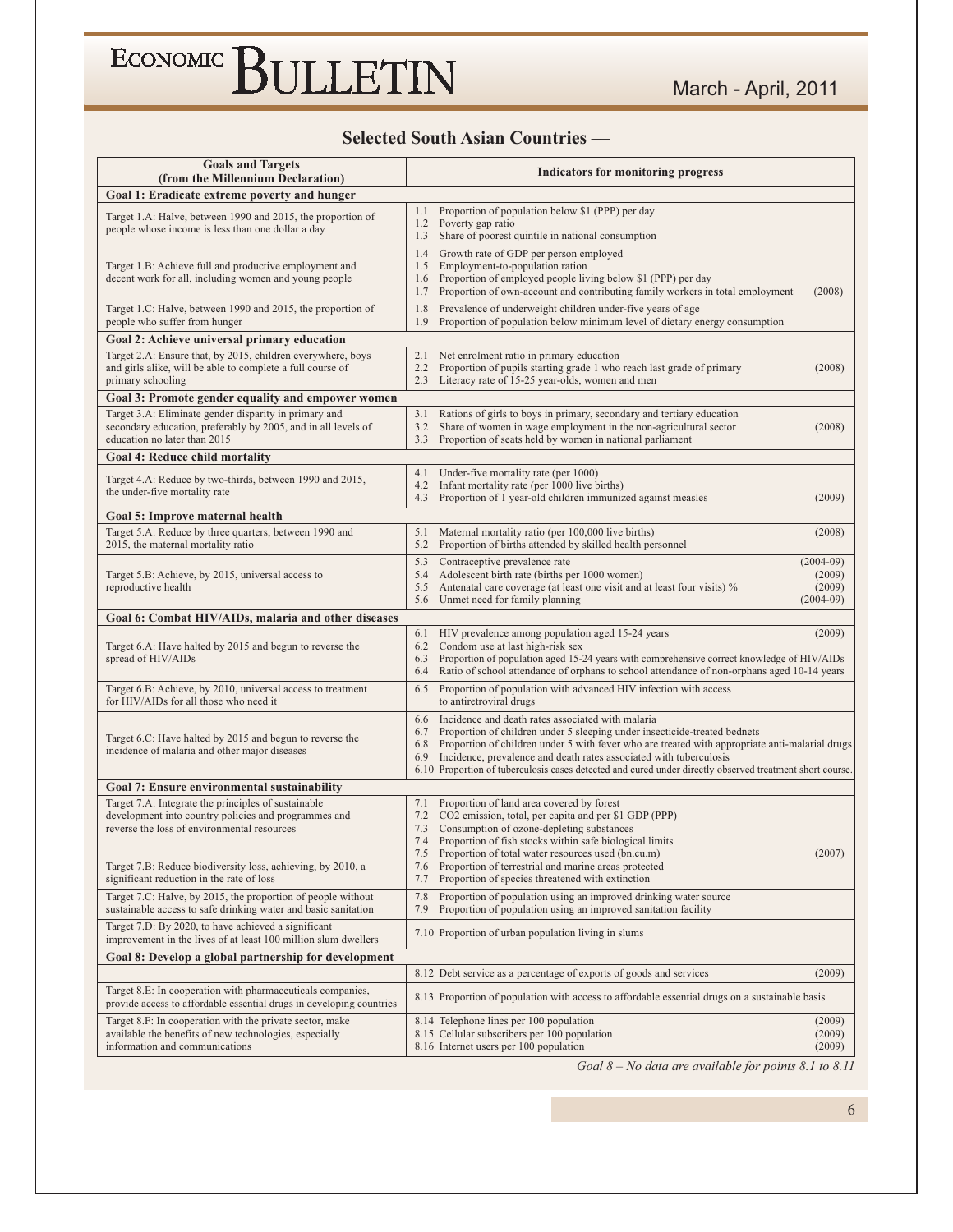|                                                          | Pakistan                              | India                                                  |                                                              |                                           | <b>Bangladesh</b>                                     |                                       | Sri Lanka                                              | Nepal                                                     |                                  |
|----------------------------------------------------------|---------------------------------------|--------------------------------------------------------|--------------------------------------------------------------|-------------------------------------------|-------------------------------------------------------|---------------------------------------|--------------------------------------------------------|-----------------------------------------------------------|----------------------------------|
|                                                          |                                       |                                                        |                                                              |                                           |                                                       |                                       |                                                        |                                                           |                                  |
| 4.1(2006)<br>$9.0(95-09)$                                | 22.6 (2006)                           | 41.6(2005)<br>10.8(2005)<br>$8.1(05-09)$               |                                                              |                                           | 49.6 (2005)<br>13.1(2005)<br>$9.4(95-09)$             |                                       | 7.0(2007)<br>1.0(2007)<br>$6.9(95-09)$                 | 55.1 (2004)<br>19.7 (2004)<br>$6.1(95-09)$                |                                  |
| $6.5(90-92)$<br>48 (1991)                                | $2.5(05-08)$<br>52 (2008)             | $1.0(90-92)$<br>58 (1991)                              | $5.9(05-08)$<br>56 (2008)                                    | $1.9(90-92)$<br>74 (1991)                 | $4.0(05-08)$<br>68 (2008)                             | $5.5(90-92)$<br>51 (1991)             | $9.3(05-08)$<br>55 (2008)                              | $- (90-92)$<br>60 (1991)                                  | $- (05-08)$<br>62 (2008)         |
| $\overline{\phantom{a}}$                                 | 62                                    | $\overline{\phantom{a}}$                               | $\overline{\phantom{a}}$                                     | $\overline{\phantom{a}}$                  | $\overline{\phantom{a}}$                              | $\overline{\phantom{a}}$              | 41                                                     | $\overline{\phantom{a}}$                                  | $\overline{\phantom{a}}$         |
| 39.0 (1990)<br>25 (90-92)                                | $- (04-09)$<br>$26(05-09)$            | 59.5 (1990)<br>$20(90-92)$                             | 43.5 (04-09)<br>$21(05-09)$                                  | 61.5 (1990)<br>38 (90-92)                 | 41.3 (04-09)<br>$27(05-09)$                           | 29.3 (1990)<br>28 (90-92)             | $21.6(04-09)$<br>$19(05-09)$                           | $- (1990)$<br>21 (90-92)                                  | 38.8 (04-09)<br>$16(05-09)$      |
| $- (1991)$<br>$61 \, (M)$<br>79 (M)                      | 66 (2009)<br>60(F)<br>61(F)           | $- (1991)$<br>$67 \, (M)$<br>88 (M)                    | 91 (2009)<br>70(F)<br>74 (F)                                 | 64 (1991)<br>$67 \, (M)$<br>74 (M)        | 86 (2009)<br>66(F)<br>77(F)                           | $- (1991)$<br>88 (M)<br>97 (M)        | 95 (2009)<br>89 (F)<br>99 (F)                          | $- (1991)$<br>60(M)<br>87(M)                              | $- (2009)$<br>64(F)<br>77(F)     |
| 48 (1991)                                                | 82 (2009)                             | 73 (1991)                                              | 92 (2009)                                                    | 75 (1991)                                 | 108 (2009)                                            | 102(1991)                             | $- (2009)$                                             | 59 (1991)                                                 | $- (2009)$                       |
| 10 (1990)                                                | 13<br>22 (2010)                       | 5(1990)                                                | 11(2010)                                                     | 10 (1990)                                 | 19(2010)                                              | 5(1990)                               | 31<br>5(2010)                                          | 6(1990)                                                   | 33 (2010)                        |
| 130 (1990)<br>101 (1990)                                 | 87 (2009)<br>71 (2009)<br>80          | 118 (1990)<br>84 (1990)<br>71                          | 66 (2009)<br>50 (2009)                                       | 148 (1990)<br>102 (1990)                  | 52 (2009)<br>41 (2009)<br>89                          | 28 (1990)<br>23 (1990)                | 15 (2009)<br>13 (2009)<br>96                           | 142 (1990)<br>99 (1990)<br>79                             | 48 (2009)<br>39 (2009)           |
|                                                          | 260                                   | 230                                                    |                                                              |                                           | 340                                                   |                                       | 39                                                     | 380                                                       |                                  |
| 19 (1990)                                                | 39 (04-09)                            | $- (1990)$                                             | 53 (04-09)                                                   | $- (1990)$                                | $24(04-09)$                                           | $- (1990)$                            | 99 (04-09)                                             | 7(1990)                                                   | $19(04-09)$                      |
| 61                                                       | 30<br>42<br>25                        | 54<br>64<br>75<br>13                                   |                                                              |                                           | 53<br>68<br>51<br>17                                  |                                       | 68<br>29<br>99<br>$\overline{\phantom{a}}$             | 48<br>91<br>44<br>25                                      |                                  |
| 0.1                                                      |                                       | 0.3                                                    |                                                              |                                           | ${}< 0.1$                                             |                                       | < 0.1                                                  | 0.4                                                       |                                  |
| $- (M)$<br>$\overline{\phantom{a}}$<br>$\qquad \qquad -$ | $- (F)$<br>$-\!$                      | 15(M)<br>$\overline{\phantom{a}}$<br>--                | 6(F)<br>$\overline{\phantom{a}}$<br>$\overline{\phantom{a}}$ | $- (M)$<br>$\overline{\phantom{a}}$<br>-- | $- (F)$<br>--<br>--                                   | $- (M)$<br>--<br>$\qquad \qquad -$    | $- (F)$<br>$\overline{\phantom{a}}$                    | 24(M)<br>$-\hbox{--}$<br>$\overline{\phantom{a}}$         | 8(F)                             |
| $\overline{\phantom{m}}$                                 | $\overline{\phantom{m}}$              | $\overline{\phantom{a}}$                               | $\overline{\phantom{a}}$                                     | $\overline{\phantom{a}}$                  | $\qquad \qquad -$                                     | $\overline{\phantom{a}}$              | $\qquad \qquad -$                                      | $\overline{\phantom{a}}$                                  | $\overline{\phantom{a}}$         |
| $- (04-09)$<br>$3.3(04-09)$<br>231 (2009)                | Щ.<br>90 (2008)                       | $- (04-09)$<br>$8.2(04-09)$<br>168 (2009)<br>87 (2008) |                                                              |                                           | $- (04-09)$<br>$- (04-09)$<br>225 (2009)<br>91 (2008) |                                       | $2.9(04-09)$<br>$0.3(04-09)$<br>66 (2009)<br>85 (2008) | $0.1(04-09)$<br>163 (2009)<br>89 (2008)                   | $\overline{\phantom{a}}$         |
| 3.3 (1990)                                               | 2.2(2010)                             | 21.5 (1990)                                            | 23.0 (2010)                                                  | 11.5 (1990)                               | 11.5(2010)                                            | 37.5 (1990)                           | 29.7 (2010)                                            | 33.7 (1990)                                               | 25.4 (2010)                      |
| 0.4(1990)<br>$\cdots$                                    | 0.4(2007)<br>$\overline{\phantom{a}}$ | 0.7(1990)<br>$-\hbox{--}$                              | 0.5(2007)<br>$\overline{\phantom{a}}$                        | 0.2(1990)<br>--                           | 0.2(2007)                                             | 0.1(1990)<br>$\overline{\phantom{a}}$ | 0.2(2007)                                              | 0.0(1990)<br>$\overline{\phantom{a}}$                     | 0.1(2007)                        |
| $\qquad \qquad -$                                        | $\hspace{0.05cm} -$<br>169.4          | $\hspace{0.05cm} -\hspace{0.05cm} -\hspace{0.05cm}$    | $\overline{\phantom{a}}$<br>40.4                             | --                                        | $\overline{\phantom{a}}$<br>79.4                      | $\qquad \qquad -$                     | $-\!$<br>12.6                                          | $\overline{\phantom{a}}$                                  | $\overline{\phantom{a}}$<br>10.2 |
|                                                          | 1.7                                   | 3.3                                                    |                                                              |                                           | 1.9                                                   |                                       | 14.0                                                   | 1.1                                                       |                                  |
| 86 (1990)<br>28 (1990)                                   | 90 (2008)<br>45 (2008)                | 72 (1990)<br>18 (1990)                                 | 88 (2008)<br>31 (2008)                                       | 78 (1990)<br>39 (1990)                    | 80 (2008)<br>53 (2008)                                | 67 (1990)<br>70 (1990)                | 90 (2008)<br>91 (2008)                                 | 76 (1990)<br>11(1990)                                     | 88 (2008)<br>31 (2008)           |
|                                                          | $\overline{\phantom{a}}$              | $\overline{\phantom{a}}$                               | $\overline{\phantom{a}}$                                     | --                                        |                                                       | $\qquad \qquad -$                     |                                                        | $\overline{\phantom{a}}$                                  |                                  |
|                                                          | 15.0                                  | 5.9                                                    |                                                              |                                           | 5.6                                                   |                                       | 15.6                                                   | 10.4                                                      |                                  |
|                                                          | $\overline{\phantom{a}}$              | $\overline{\phantom{a}}$                               |                                                              |                                           | $\qquad \qquad -$                                     |                                       | --                                                     |                                                           |                                  |
|                                                          | $\overline{2}$                        | $\mathfrak{Z}$                                         |                                                              |                                           | $\mathbf{1}$                                          |                                       | 17                                                     |                                                           | $\mathfrak{Z}$                   |
|                                                          | 61<br>12.0                            | 45<br>5.3                                              |                                                              |                                           | 31<br>0.4                                             |                                       | 69<br>8.7                                              | 26<br>2.1                                                 |                                  |
| Figures in bracket represent years                       |                                       |                                                        | M-Male                                                       | F-Female                                  |                                                       |                                       |                                                        | Source: World Development Indicators 2011, The World Bank |                                  |

#### - Millennium Development Goals

 $7\overline{ }$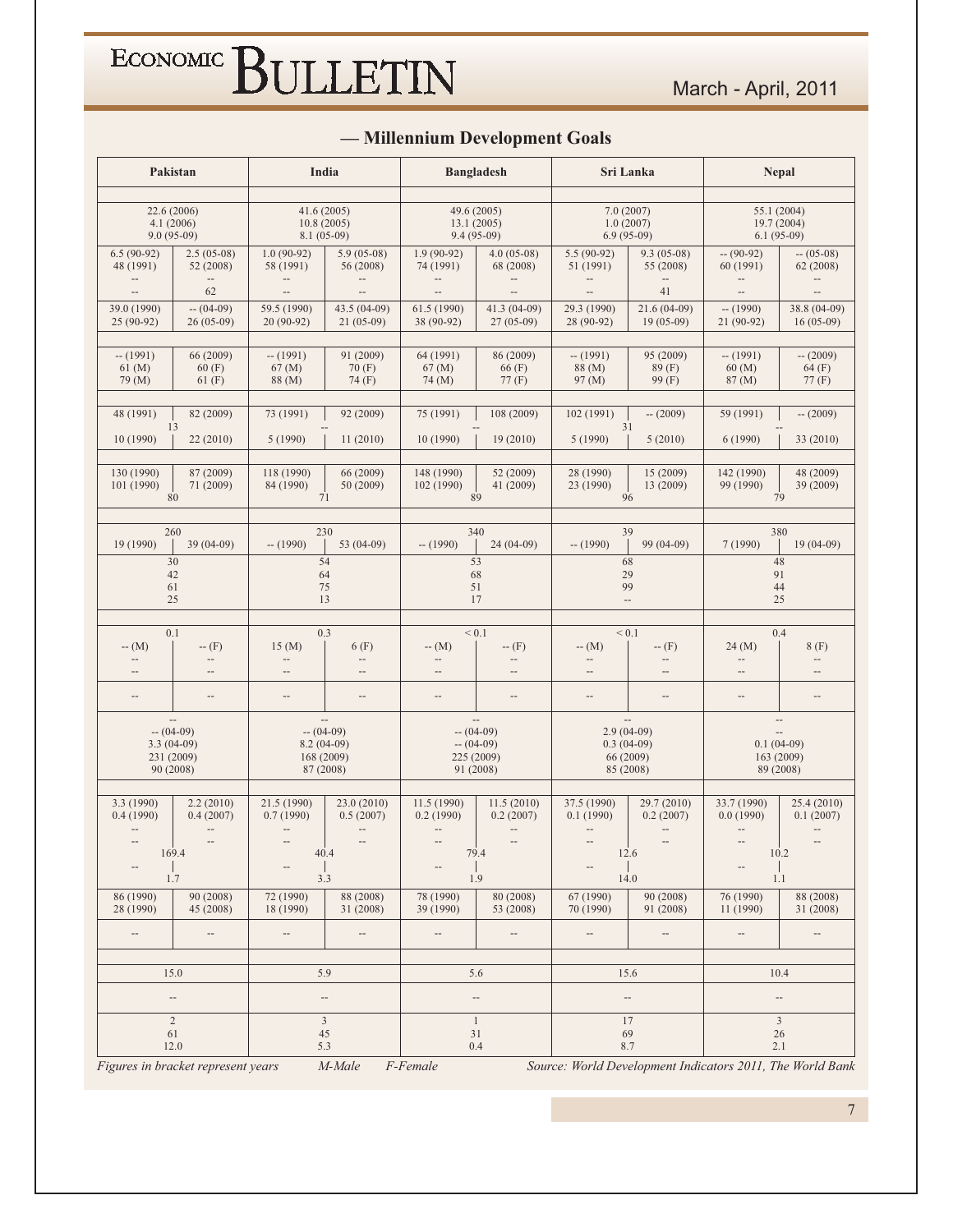Afghanistan is off track on more than 70 percent of its reported indicators, while India is off track in more than half of its 21 reported indicators, making slow progress towards the Afghanistan, goals of eradicating extreme poverty and hunger, gender equality in tertiary education, Bangladesh reducing child mortality, improving maternal health or extending basic sanitation. indicators Bangladesh is off track on half of the reported indicators, with slow or no progress on poverty reduction, on education, on improving maternal health or extending services of clean water and basic sanitation.

Pakistan shows slow progress

Poverty

reduction

in South Asia

not enough

India,

off track

on most

Nepal is also off track in almost half of the reported indicators. Pakistan has been successful on poverty, and is on track for basic sanitation. Little progress has been shown on child malnutrition, and is moving slowly on under-five mortality and on maternal health. It has also made slow progress on halving the proportion of people without sustainable access to safe drinking water.

In a paper, Measuring South Asia's progress towards the Millennium Development Goals, the authors Andrew Jackson and Anil Singh have discussed the challenges each country faces while pursuing the MDGs, with subsequently variable results.

Though extreme poverty has fallen in Southern Asia since 1990, it remains the second poorest region in the world. Poverty gap has also seen a reduction, but the improvement in both the indicators is not enough to achieve the MDG target by 2015. The region suffers from some of the highest levels of hunger in the world, with just over one fifth of the population not consuming the guideline 2200 calories a day. It has failed to decrease the proportion of overall hungry in the last 20 years, and looks extremely unlikely to achieve the MDG by 2015. Progress in education has been made over the last 25 years, and if the current trend persist the authors are of the view that this MDG could be achieved.

Child mortality rates are high in the region, and the progress over the last twenty years March - April, 2011

has been insufficient to achieve the target of reducing by two-thirds the child mortality rate by 2015. Similarly maternal mortality rate is the second highest in the world. The various indicators measuring maternal health varies across countries in the region. South Asia has a low prevalence of HIV (0.2 percent on average) compared to 0.4 percent in developed countries. There has been an improvement in the TB survival rate, and South Asia is on course to check its MDG target of halting and reversing the spread of TB if current trends persist.

Maternal

and child

mortality

high

**MTDF** 

strategy

**MDGs** 

Pakistan

mixed

picture

achieving

 $for$ 

Pakistan too is committed to achieving the Millennium Development Goals. Its Medium Term Development Framework (MTDF) 2005-10 reflects the strategy adopted to achieve these goals by the year 2015. The MTDF has chalked out policies, programmes and targets have been set basically with focus on poverty reduction, education, health, water and sanitation, nutritional interventions, population welfare, environment and sustainable development and women empowerment.

With regard to progress towards achieving the millennium development targets, Pakistan presents a mixed picture. Gender inequality in schooling has reduced and the ratio of female to male primary enrollment has also increased. While progress in under five presents a mortality is slow, percentage of birth attended by doctors and nurses has increased. The government is addressing TB, malaria and HIV/Aids. Many challenges persist — rising income inequalities, gender gap in education, high illiteracy and slow progress in child and maternal mortality.

> Poverty and rising income inequalities is worrisome for the economy. The policies of the MTDF include raising income levels of the poor, improving their access to resources, providing opportunities to the poor to participate in the development process and establish safety nets for the poor.

> Poverty, which had increased to 34.5 percent in 2000-01, had fallen in the mid 2000, as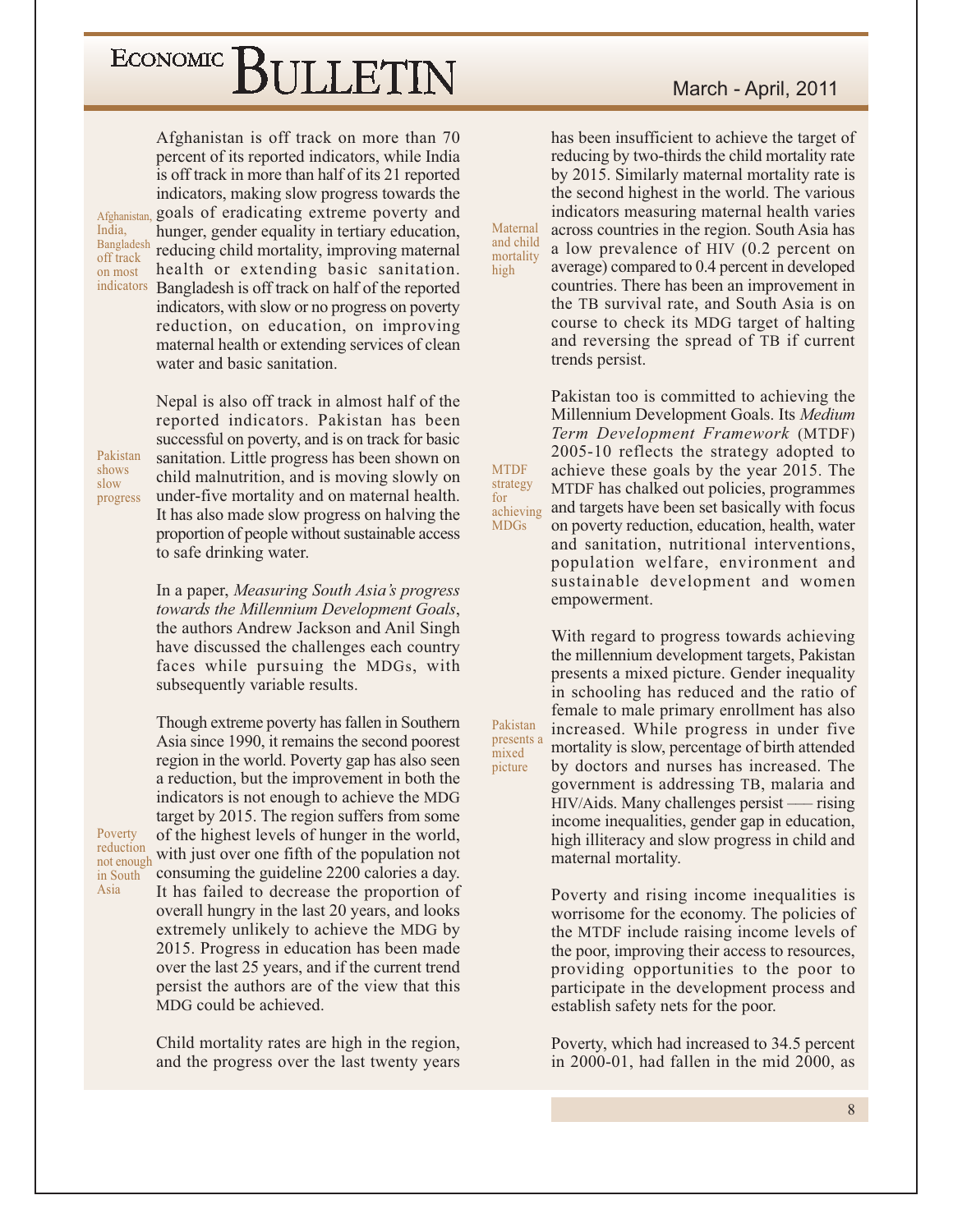there was substantial growth in per capita GDP during 2002-06. Fiscal Responsibility and Debt Limitation Act 2005, stipulates that expenditures on social and poverty related spending would not be less than 4.5 percent of GDP in any given year. The Poverty Reduction Strategy Paper II focused on alleviating the plight of the marginalised segment of society.

Domestic factors obstacles alleviation

However, certain developments, like rising commodity prices, floods, and the security situation have dampened economic activity to poverty and growth prospects of the economy with serious consequences for the poor.

> Pakistan's participation in the war on terror has adversely affected the domestic economy. It has suffered immense socio-economic costs, several development projects in the affected areas have been delayed, there has been a flight of capital, displacement of local population, massive unemployment in the affected regions, resulting in a slowdown of domestic economic activity.

> The country suffered enormous damages estimated at about \$10 billion because of the floods, which affected more than 20 million people, destroyed thousands of acres of crops and agricultural lands, livestock, equipment and people's homes. Floods were expected to reduce GDP growth by at least 2 to 2.5 percent during FY11 from the original target of 4.5 percent. The Economic Survey 2010-11 shows that the agriculture sector performed poorly, registering a growth of 1.2 percent in fiscal 2010-11 against the target of 3.8 percent. GDP grew by 2.4 percent during the year. Slower growth in the economy adversely affects any steps taken towards poverty reduction.

> Growth is essential for the alleviation of poverty. The *Institute of Public Policy* in its Fourth Annual Report 2011, states, 'empirical work done at the World Bank indicates that the rate of increase in GDP need to be twice as high as the rate of increase in population for the proportion of the poor to remain about the same. For a significant change in the

incidence of poverty to occur, the rate of increase in GDP has to be at least three times the rate of growth in population. Given Pakistan's low growth in recent years, alongwith other factors, the incidence of poverty has seemingly risen. Benefit from growth only works for the poor when new jobs are created, job creation generally is the way the tirckledown works." It is only when the economy enjoys high growth, low inflation alongwith job creation can the target of achieving Goal 1 be made possible.

The first South Asian Human Development *Report* in 1997 commented that, 'while South Asia is the most illiterate region in the world, Pakistan is among the most illiterate countries within South Asia.' While there has been education gradual improvement over the years, Pakistan's indicators indicators on this aspect continue to rank at the bottom end of global rankings. Public sector spending on education at 2.1 percent of GDP is amongst the lowest compared to other South Asian countries.

Poor

While overall literacy has risen over the years, the urban-rural gap, gender gap and interprovincial disparity exists. While net enrolment at primary level has risen, but achieving the MDG target of 100 percent by 2015 would require much greater efforts. Half of the students enrolled in primary schools do not complete their education. There are many factors that explain the high drop out rates in Pakistan; poor quality of education, physical punishment, malnourished and poor children etc. It is the government's efforts to move as close to the target by 2015, as it possibly can.

Pakistan Millennium Development Goals *Report* also says that the MDG target of gender parity is likely to be unachievable by 2015. And though the share of women in wage employment in the non-agricultural sector has increased but the country is making slow progress in achieving the target. While women have been at disadvantage at all levels of government in the past, there has been substantial improvement over the years. The female representation in parliament has risen in recent years.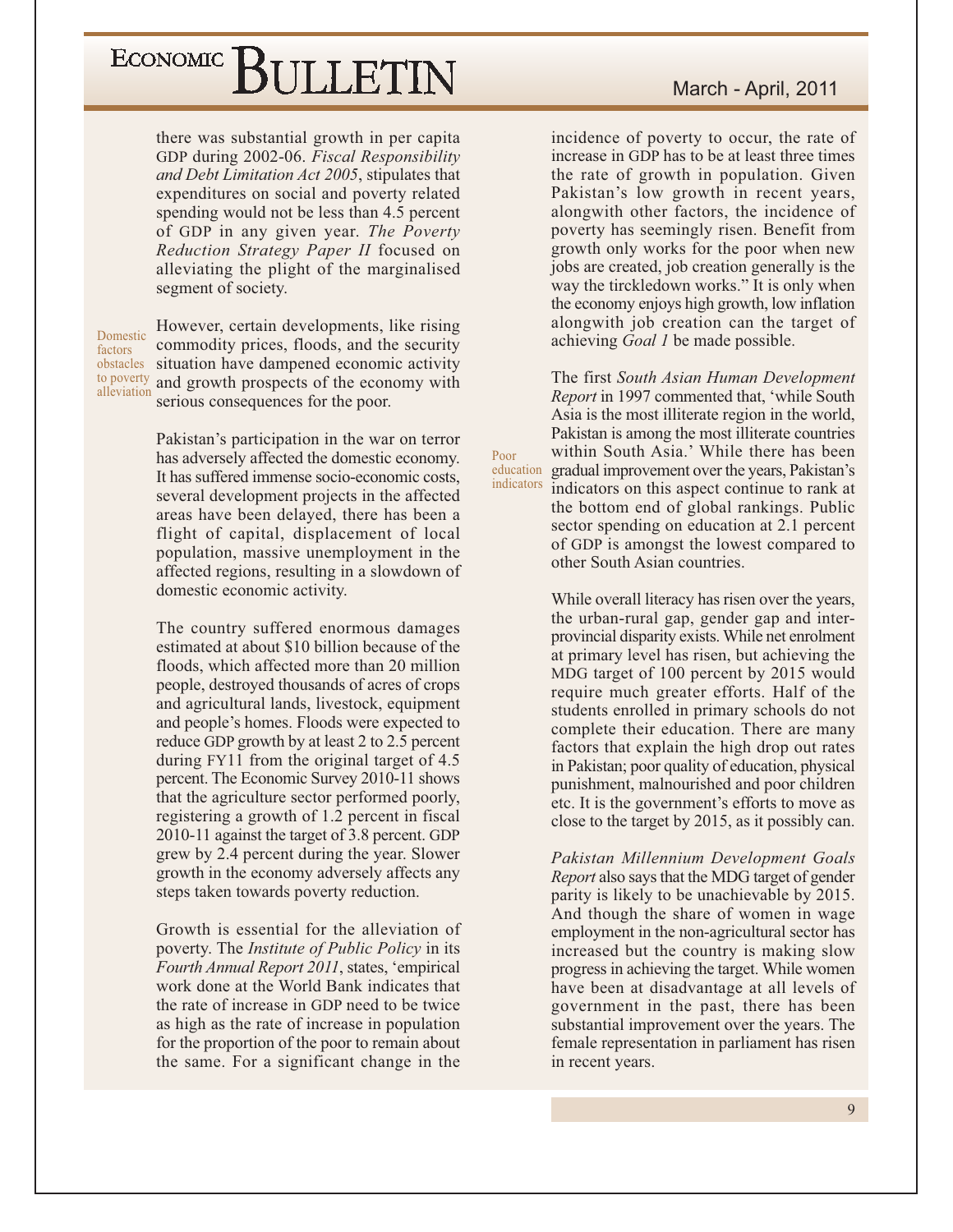#### ECONOMIC<sup></sup> BULLETIN

#### **Pakistan Progress for MDGs**

**Box** 

In Pakistan, the Centre for Poverty Reduction and Social Policy Development in the Planning Commission monitors progress on attaining MDGs in the country, since 2004. Pakistan Millennium Development Goals Report 2010 has been published. The Table below shows whether the country is on track towards achieving the Goals.

#### Millennium Development Goals

| Indicators                                                                                               | 2008-09   |
|----------------------------------------------------------------------------------------------------------|-----------|
| 1. Eradicate Extreme Poverty and Hunger                                                                  |           |
| Proportion of population below the caloric<br>based food plus non-food poverty line.                     | $Lag*$    |
| Prevalence of underweight children<br>under 5 years of age                                               | $Lag*$    |
| Proportion of population below minimum<br>level of dietary energy consumption                            | $Lag*$    |
| 2. Achieve Universal Primary Education                                                                   |           |
| Net primary enrolment ratio $(\%)$                                                                       | Lag       |
| Completion/survival rate: 1 grade to 5 $(\%)$                                                            | Lag       |
| Literacy rate $(\% )$                                                                                    | Lag       |
| 3. Promote Gender Equality &<br><b>Women Empowerment</b>                                                 |           |
| Gender parity index (GPI) for primary<br>and secondary education                                         | Slow      |
| Youth Literacy GPI                                                                                       | Slow      |
| Share of women in wage employment<br>in the non-agricultural sector                                      | Slow      |
| Proportion of seats held by women<br>in national parliament                                              | Ahead     |
| 4. Reduce Child Mortality                                                                                |           |
| Under-five mortality rate                                                                                | Lag       |
| Infant mortality rate                                                                                    | Off Track |
| Proportion of fully immunized<br>children 12-23 month                                                    | Lag       |
| Proportion of under 1 year children<br>immunized against measles                                         | On Track  |
| Proportion of children under five who<br>suffered from diarrhoea in the last 30<br>days and received ORT | Ahead     |

Lady Health Workers' coverage of target population On Track 5. Improve Maternal Health Maternal mortality ratio Lag Proportion of births attended by skilled birth attendants Lag Contraceptive prevalence rate Lag Total fertility rate Lag Proportion of women 15-49 years who had given birth during last 3 years and made at least one antenatal care consultation Lag 6. Combat HIV/AIDs, Malaria and other diseases HIV prevalence among 15-24 year old pregnant women (%) Ahead HIV prevalence among vulnerable group (e.g. active sexual workers) (%) Ahead Proportion of population in malaria risk area using effective malaria prevention and treatment measures Lag Incidence of tuberculosis per 100,000 population Lag Proportion of TB cases detected and cured under DOTS (Direct Observed Treatment Short Course) Ahead 7. Ensure Environmental Sustainability Forest cover including state-owned and private forest and farmlands Lag Land area protected for the conservation of wildlife On Track GDP (at constant factor cost) per unit of energy use as a proxy for energy efficiency  $S_{\text{low}}$ Number of vehicles using CNG Ahead Sulphur content in high speed diesel (as a proxy for ambient air quality) Lag Proportion of population (urban and rural) with sustainable access to a safe improved water source Lag Proportion of population (urban and rural) with access to sanitation Lag

8. Develop a Goal Partnership for Development

Proportion of Katchi Abadis regularized

\* worsened since 2006

Source: Planning Commission, Government of Pakistan

 $---$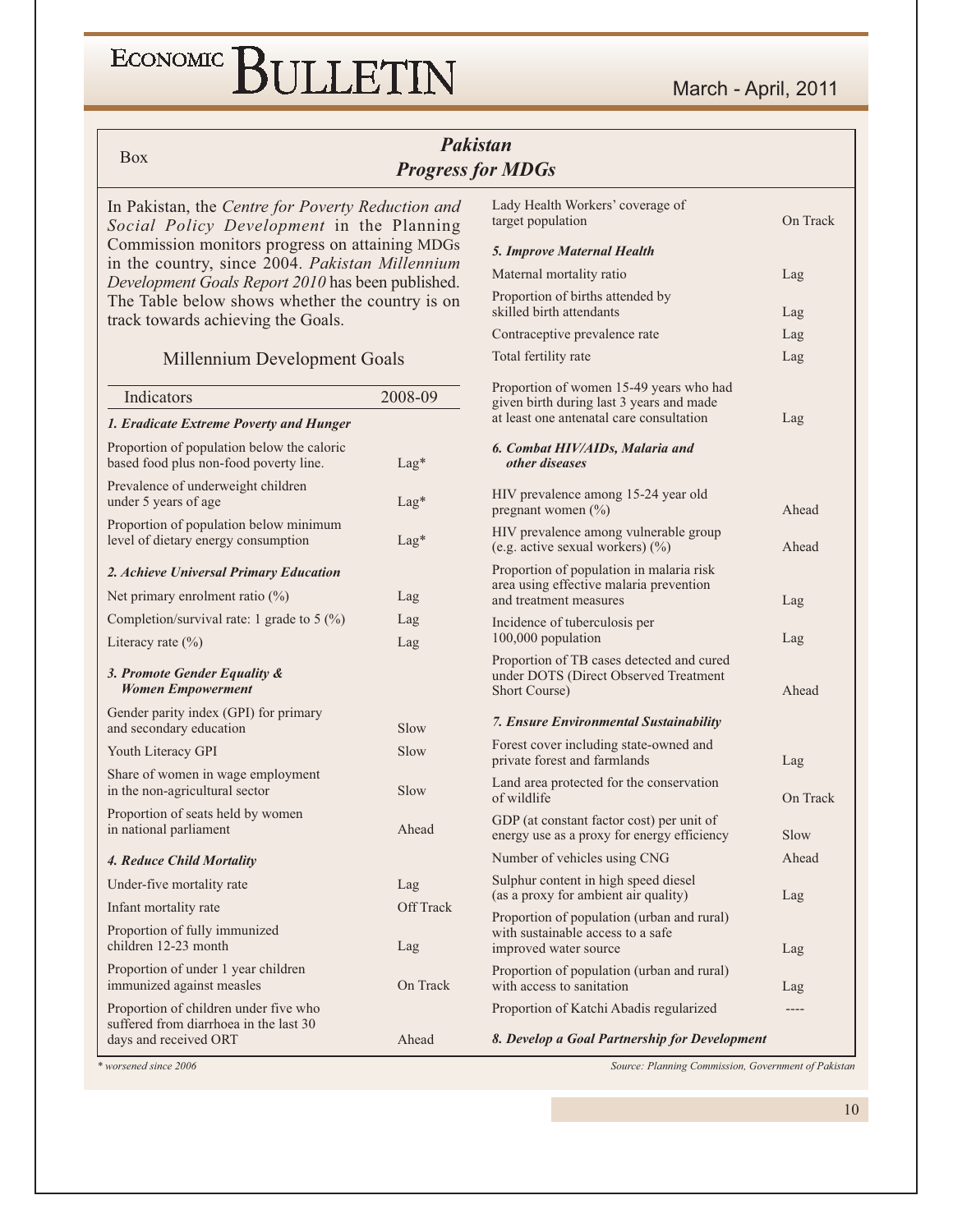Social Policy Development Centre in their Research Report titled "Public Spending on Education and Health in Pakistan: A Dynamic Investigation through Gender Lens", highlights gender disparity by five income quintiles, levels of education and province. Their analysis indicates among others that: -

- gross enrolment ratio (GER) of both males and females for all education categories increases with the increase in level of income.
- wide disparities exists in GERs across provinces.
- wide gender disparity also exists in GER across income groups.
- wide gender disparity exists in GERs across all levels of education.
- there is persistence gender disparity in education in all the four provinces.

It further states, 'additional efforts and resources are, therefore, required to break through the cultural barriers and demand side restrictions on girls education.

Health is an important component of the Millennium Development Goals. Goals 4, 5 and 6 are directly health related as they deal with basic health issues like child mortality, maternal health and diseases like malaria. tuberculosis and HIV/Aids. Health contributes to other goals.

Poor health is both a cause and result of poverty and hunger. The poor are also extremely malnourished. This results in poor indicators health. In turn, ill health results in low productivity and income. Improvements in health can lead to substantial improvement in reducing poverty and hunger.

> Pakistan has taken initiatives to reach the MDGs target by 2015. It aims to reduce underfive mortality rate to 52 per 1000, infant mortality rate to 40 per 1000 and maternal mortality ratio to 140 by 2015. Whereas the proportion of 1 year old children immunized

against measles is targeted to be increased to 85 percent and the proportion of birth attended by skilled health personnel to 90 percent by 2015.

While there has been some improvement on health related indicators, but these have lagged compared to other countries in the region. diture less Total public sector expenditure on health for both the federal as well as provincial percent of governments combined is around 0.55 percent and there has been no increase over the last decade.

Health

expen-

than 1

 $GDP$ 

With the government spending less than one percent of its GDP on health it is no wonder that this important service sector has remained so inadequate. The coverage, accessibility, cost and quality of health care remain critical issues.

Goal 4 has six indicators. Out of the six indicators, Pakistan's performance in achieving the desired MDG targets by 2015 is unsatisfactory particularly with respect to the under-five mortality rate and infant mortality rate. "Pakistan has managed to lower both the rates, but the numbers are not very optimistic," states the Planning Commission MDGs Report 2010. After the Seventh NFC Award, and the 18th Amendment in the Constitution, it is expected that the provinces will have more funds to spend on social sectors.

The South Asia region including Pakistan has high numbers of women dying in childbirth. The maternal mortality ratio is still high and there is long way to go to achieve the MDG target of reducing by three quarters, between 1990 and 2015, the maternal mortality ratio. Most deliveries are attended by unskilled attendants at home who are not trained to handle emergencies. The number of women receiving prenatal and antenatal care shows low progress.

Combating diseases such as HIV/Aids, malaria and tuberculosis is receiving government attention.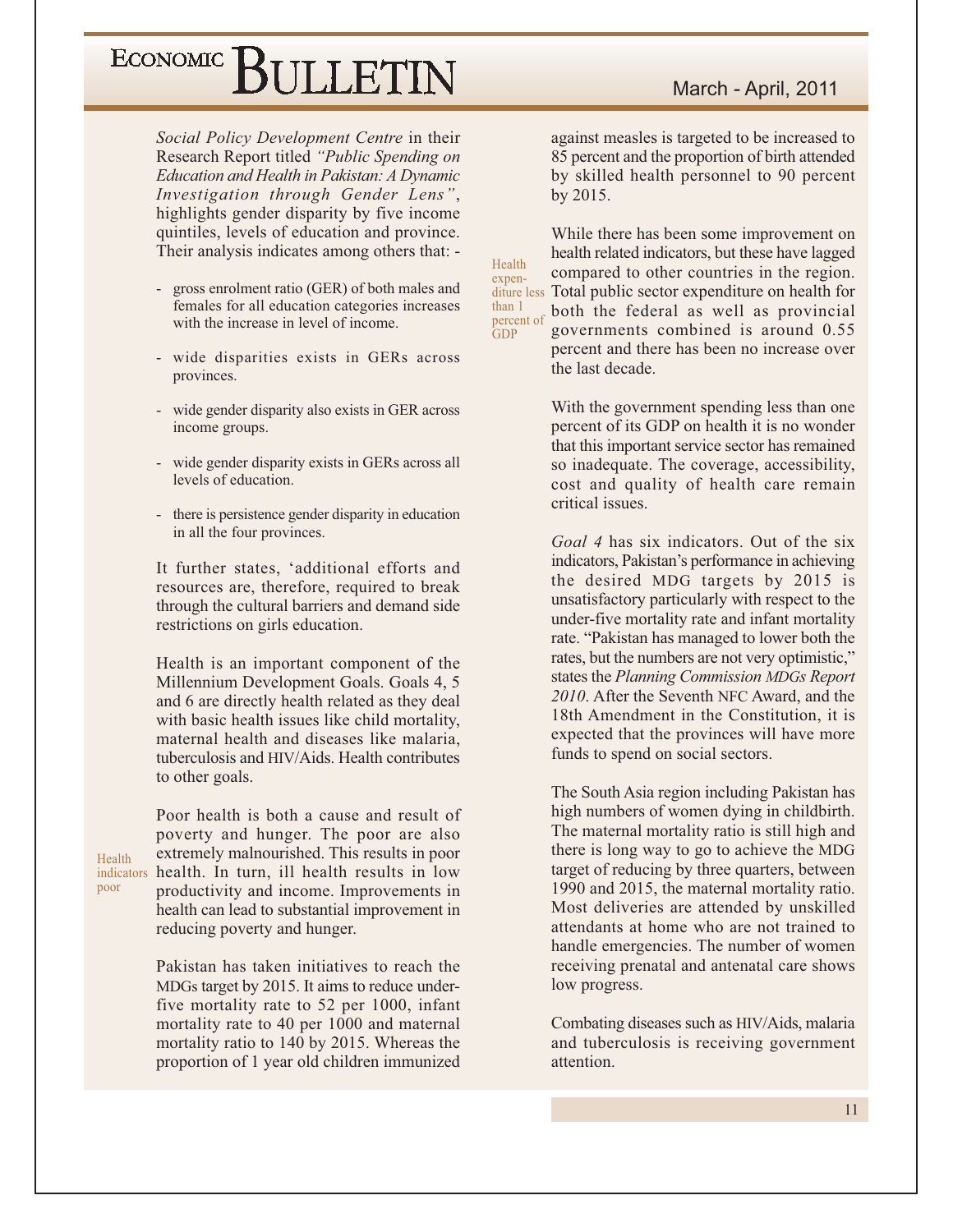One chapter of the Planning Commission *Report* is devoted to each of the MDGs. The main conclusions drawn at the end of each chapter are: -

- Goal 1 It is expected that the MDG targets related to Goal 1 will not be met for all the indicators.
- Goal 2 Considerable shortfall in achieving the MDG target for Goal 2.
- Goal 3 The target of gender parity in primary and secondary education may not be achieved by 2015. Similarly achieving the target of youth literacy and the own share of women in wage employment in the non-agricultural sector, is unlikely.
- Goal 4 Meeting the targets of the MDG for Goal 4 will be challenging, as is the case with other social sector interventions given the state of the economy and fiscal constraints which has resulted in the reduction of the allocation to the social sectors.
- Goal 5 In terms of the first two indicators of Goal 5, Pakistan, while attaining some success, has a considerable distance to go to meet the MDG targets by 2015.

Many of the targets for Goal 5 will not be met in the immediate future, and it will be challenging to meet the targets in 2015, unless herculean efforts are made to do so.

- Goal 6 Many of the targets identified in Goal 6 seem to be approaching successful completion of the MDG targets perhaps by 2015. Indicators  $3 & 4$  do not look like they are going to be met unless concerted effort is made to do so.
- Goal 7 Goal 7 calls for ensuring environmental sustainability. This is one of those goals where there has been some success and it seems possible that some of the MDG targets will be met. It lags behind considerably in terms of three equity based indicators.

#### $Goal 8$

The foregone conclusions show that challenges remain for Pakistan in attaining the MDGs. Budgetary allocations need to be increased for the social sectors and the implementation of programmes must be monitored and evaluated to ensure the country is on the path towards attaining the MDG targets.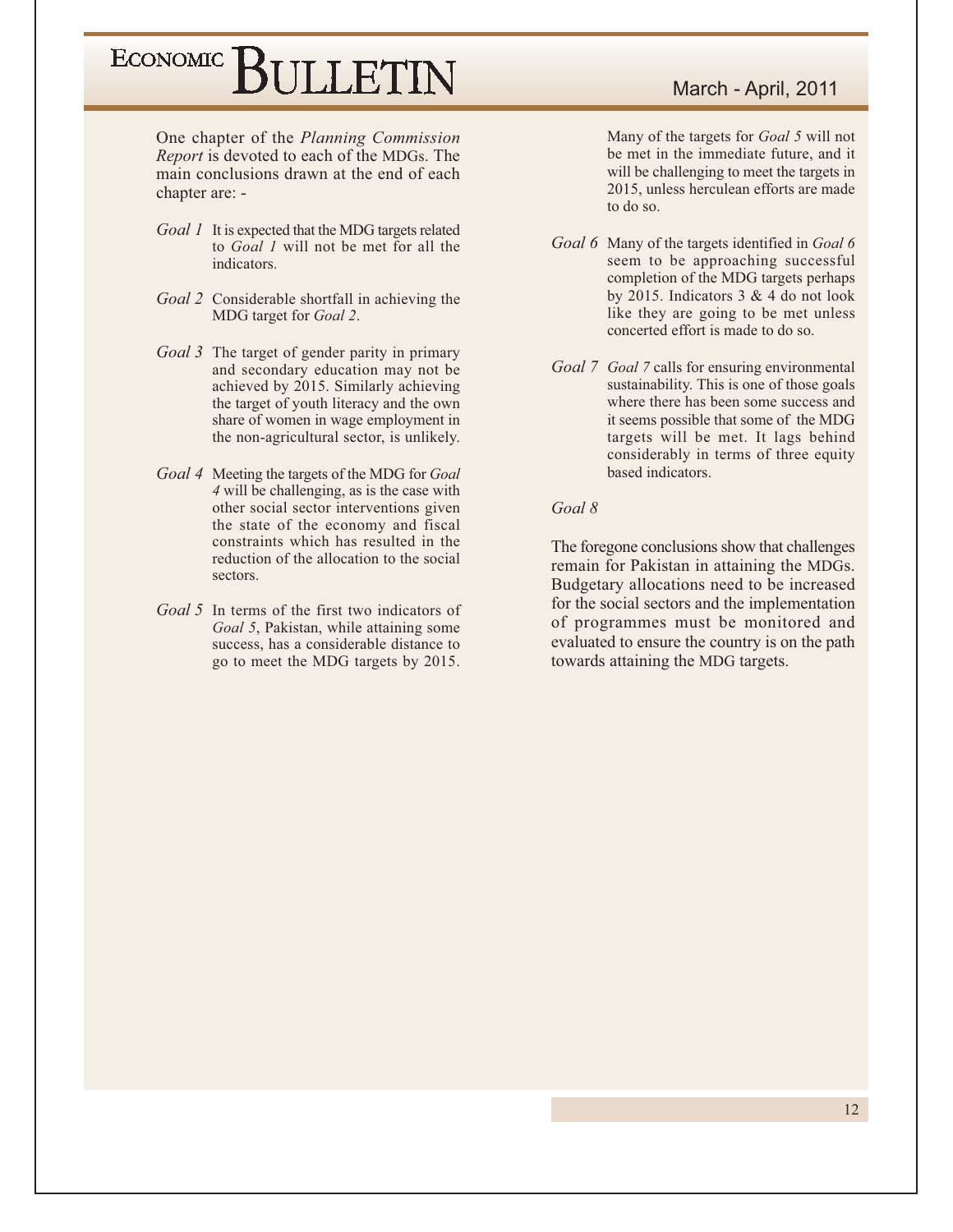### **Non-Performing Loans of Selected Commercial Banks**

| TWH-T CHUI ming Loans of Sciected Commercial Danks |        |        |        |        |         |                       |         |         |         |         | (Rs.Bn) |
|----------------------------------------------------|--------|--------|--------|--------|---------|-----------------------|---------|---------|---------|---------|---------|
| <b>Banks</b>                                       |        |        |        |        |         | <b>Gross Advances</b> |         |         |         |         |         |
|                                                    | 2000   | 2001   | 2002   | 2003   | 2004    | 2005                  | 2006    | 2007    | 2008    | 2009    | 2010    |
| <b>Selected Banks Total</b>                        | 665.42 | 713.47 | 667.68 | 796.10 | 1129.87 | 1449.11               | 1810.97 | 2017.90 | 2345.03 | 2449.86 | 2532.28 |
| National Bank of Pakistan                          | 158.62 | 196.34 | 166.08 | 189.0  | 249.84  | 299.42                | 348.37  | 374.73  | 457.83  | 530.86  | 538.61  |
| Habib Bank Limited                                 | 204.75 | 199.00 | 200.07 | 213.74 | 292.40  | 350.43                | 371.36  | 403.48  | 435.71  | 432.28  | 435.00  |
| United Bank Limited                                | 99.34  | 105.55 | 88.39  | 111.55 | 160.03  | 219.27                | 260.91  | 325.67  | 390.90  | 343.38  | 320.09  |
| <b>MCB</b> Bank                                    | 90.98  | 82.84  | 85.14  | 104.01 | 144.01  | 188.14                | 206.85  | 229.73  | 272.85  | 269.72  | 274.14  |
| <b>Allied Bank Limited</b>                         | 62.30  | 59.90  | 54.00  | 49.99  | 69.95   | 119.51                | 151.70  | 178.53  | 223.64  | 249.89  | 268.53  |
| <b>Bank Alfalah</b>                                | 16.36  | 20.22  | 29.44  | 50.37  | 90.29   | 120.42                | 152.24  | 175.68  | 197.93  | 197.40  | 218.43  |
| Standard Chartered Pakistan                        |        |        |        |        |         |                       | 142.31  | 135.27  | 137.72  | 141.23  | 157.90  |
| Askari Bank                                        | 18.56  | 24.24  | 31.34  | 46.35  | 71.62   | 88.40                 | 102.73  | 108.19  | 139.83  | 147.62  | 168.43  |
| Faysal Bank                                        | 14.51  | 25.38  | 23.23  | 31.15  | 51.73   | 63.52                 | 74.50   | 86.62   | 88.62   | 98.38   | 151.20  |

| <b>Banks</b>                |        |        |        |        | Non Performing Loans (NPLs) |                   |        |        |        |        |        |
|-----------------------------|--------|--------|--------|--------|-----------------------------|-------------------|--------|--------|--------|--------|--------|
|                             | 2000   | 2001   | 2002   | 2003   | 2004                        | 2005              | 2006   | 2007   | 2008   | 2009   | 2010   |
| <b>Selected Banks Total</b> | 158.00 | 170.12 | 154.21 | 142.57 | 131.37                      | 118.97            | 116.89 | 134.70 | 197.01 | 257.81 | 311.86 |
| National Bank of Pakistan   | 30.32  | 44.26  | 43.71  | 39.77  | 36.10                       | 33.74             | 36.26  | 38.32  | 56.46  | 70.92  | 86.64  |
| Habib Bank Limited          | 54.05  | 56.22  | 53.01  | 47.73  | 44.51                       | 41.36             | 26.92  | 24.59  | 36.08  | 42.30  | 46.68  |
| United Bank Limited         | 38.08  | 32.18  | 21.03  | 18.92  | 20.10                       | 16.96             | 16.26  | 22.35  | 27.84  | 39.10  | 48.59  |
| <b>MCB</b> Bank             | 12.44  | 13.44  | 12.03  | 11.00  | 8.84                        | 8.40              | 8.57   | 10.73  | 18.27  | 23.24  | 24.54  |
| Allied Bank Limited         | 16.77  | 16.88  | 18.24  | 17.83  | 15.38                       | 12.58             | 10.48  | 11.36  | 13.77  | 16.28  | 18.69  |
| Bank Alfalah                | 1.55   | 1.58   | 1.54   | 2.85   | 2.94                        | 1.06              | 2.31   | 4.71   | 8.93   | 16.19  | 18.32  |
| Standard Chartered Pakistan | $-$    |        |        |        |                             | $\qquad \qquad -$ | 8.90   | 10.99  | 16.53  | 21.39  | 22.10  |
| Askari Bank                 | 1.09   | 1.16   | 1.25   | 1.28   | 1.10                        | 2.37              | 3.66   | 6.91   | 11.69  | 17.72  | 21.60  |
| Faysal Bank                 | 3.70   | 4.40   | 3.40   | 3.20   | 2.40                        | 2.50              | 3.54   | 4.75   | 7.44   | 10.67  | 24.70  |

| <b>Banks</b>                |                   |       |       |       |       |                          | NPLs / Gross Advances Ratio |       |       |       |       |
|-----------------------------|-------------------|-------|-------|-------|-------|--------------------------|-----------------------------|-------|-------|-------|-------|
|                             | 2000              | 2001  | 2002  | 2003  | 2004  | 2005                     | 2006                        | 2007  | 2008  | 2009  | 2010  |
| <b>Selected Banks Total</b> | 23.74             | 23.84 | 23.10 | 17.91 | 11.63 | 8.21                     | 6.45                        | 6.68  | 8.40  | 10.52 | 12.32 |
| National Bank of Pakistan   | 19.11             | 22.54 | 26.32 | 21.05 | 14.45 | 11.27                    | 10.41                       | 10.23 | 12.33 | 13.36 | 16.09 |
| Habib Bank Limited          | 26.40             | 28.25 | 26.50 | 22.33 | 15.22 | 11.80                    | 7.25                        | 6.09  | 8.28  | 9.79  | 10.73 |
| United Bank Limited         | 38.33             | 30.49 | 23.79 | 16.96 | 12.56 | 7.73                     | 6.23                        | 6.86  | 7.12  | 11.39 | 15.18 |
| <b>MCB</b> Bank             | 13.67             | 16.22 | 14.13 | 10.58 | 6.14  | 4.46                     | 4.14                        | 4.67  | 6.70  | 8.62  | 8.95  |
| Allied Bank Limited         | 26.92             | 28.18 | 33.78 | 35.67 | 21.99 | 10.53                    | 6.91                        | 6.36  | 6.16  | 6.51  | 6.96  |
| <b>Bank Alfalah</b>         | 9.47              | 7.81  | 5.22  | 5.65  | 3.26  | 0.88                     | 1.52                        | 2.68  | 4.51  | 8.20  | 8.39  |
| Standard Chartered Pakistan | $\qquad \qquad -$ |       |       |       |       | $\overline{\phantom{0}}$ | 6.25                        | 8.12  | 12.00 | 15.15 | 14.00 |
| Askari Bank                 | 5.84              | 4.79  | 3.99  | 2.76  | 1.54  | 2.68                     | 3.56                        | 6.39  | 8.36  | 12.00 | 12.82 |
| Faysal Bank                 | 25.50             | 17.34 | 14.64 | 10.27 | 4.64  | 3.94                     | 4.75                        | 5.48  | 8.40  | 10.85 | 16.34 |

 $13<sup>7</sup>$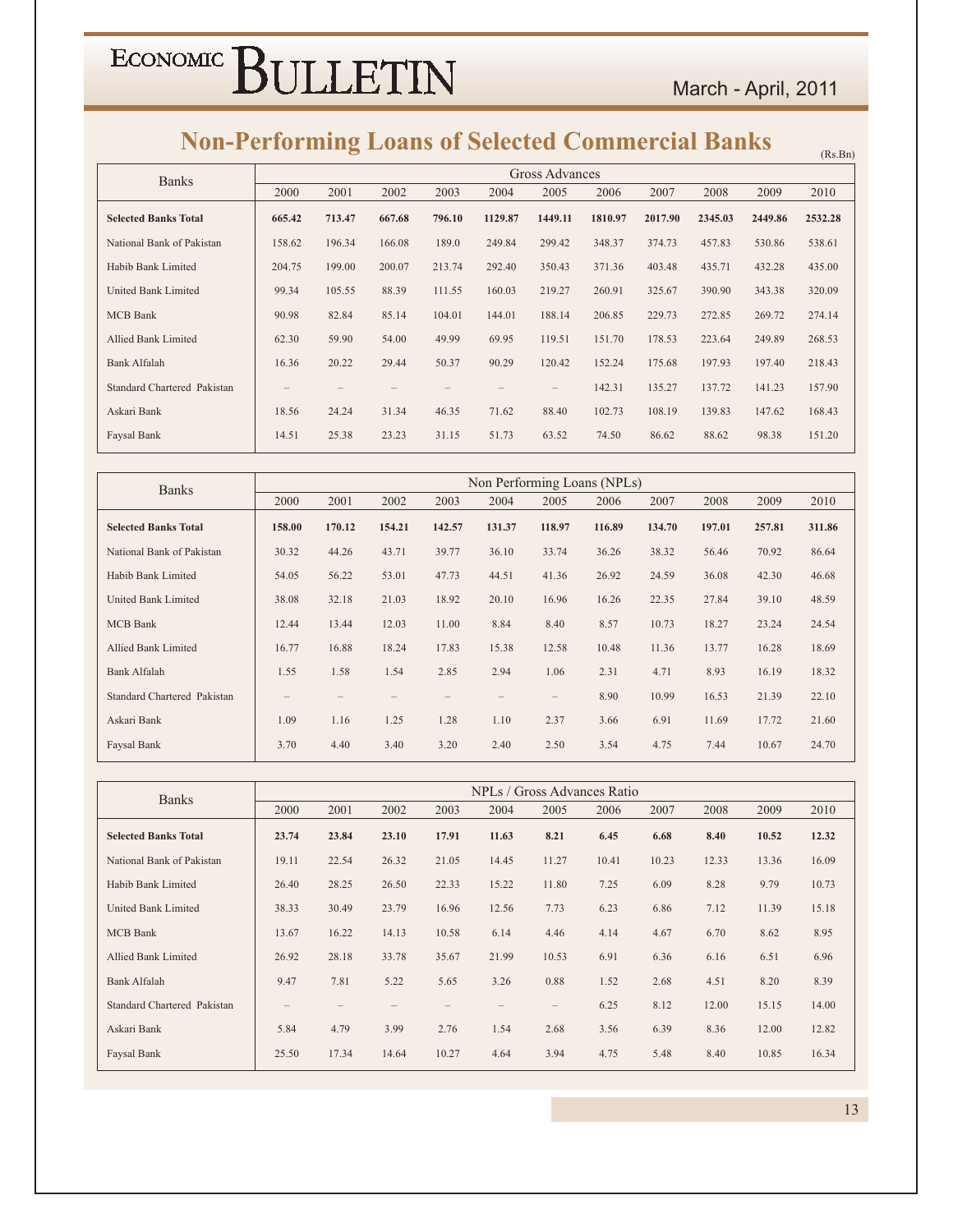|                        | <b>ECONOMIC</b>              |                       |                             |              |          |         |         |                 |                         | LETIN                               |                                       |                          |                                        |                |              |                  |                                        |                  |             |                 |              |           | March - April, 2011 |         |             |          |
|------------------------|------------------------------|-----------------------|-----------------------------|--------------|----------|---------|---------|-----------------|-------------------------|-------------------------------------|---------------------------------------|--------------------------|----------------------------------------|----------------|--------------|------------------|----------------------------------------|------------------|-------------|-----------------|--------------|-----------|---------------------|---------|-------------|----------|
|                        |                              |                       |                             |              |          |         |         |                 |                         |                                     |                                       |                          |                                        |                |              |                  |                                        |                  |             |                 |              |           |                     |         |             |          |
| (Rs. Mn)               |                              | Share<br>$\%$         | 1.7                         | 14.4         | 16.6     | 1.8     | 2.2     |                 | 0.7                     | 1.2                                 | 6.2                                   | 5.9                      | 0.6                                    | 1.9            | 1.9          | 0.6              | 10.6                                   | $0.7$            | 17.8        | 5.6             |              | 1.3       | 8.2                 | 100.0   | 17.6        | 82.4     |
|                        |                              | 2010                  | 6218                        | 53034        | 61145    | 6803    | 8154    | $\mathbf I$     | 2447                    | 4455                                | 22738                                 | 21867                    | 2386                                   | 6849           | 6824         | 2266             | 39057                                  | 2709             | 65803       | 20776           | $\mathbf I$  | 4896      | 30266               | 368692  | 64861.0     | 303830.7 |
|                        |                              | Share<br>$\%$         | 1.6                         | 13.3         | 16.1     | $1.7\,$ | 1.8     |                 | 0.6                     | 1.4                                 | 4.5                                   | 6.8                      | 0.6                                    | 1.9            | 1.5          | $\overline{0}$ . | $10.8$                                 | 0.7              | 20.7        | 3.0             |              | 1.4       | 11.5                | 100.0   | 17.5        | 82.5     |
|                        | United Bank                  | 2009                  | 6082                        | 50894        | 61665    | 6508    | 7069    | $\blacksquare$  | 2200                    | 5213                                | 17110                                 | 26088                    | 2144                                   | 7301           | 5729         | 567              | 41179                                  | 2692             | 78997       | 11559           |              | 5485      | 43996               | 382478  | 66894       | 315584   |
|                        |                              | Share<br>$\%$         | $1.3\,$                     | 7.3          | 16.8     | 1.5     | 1.8     |                 | 0.8                     | 2.4                                 | 5.2                                   | 5.6                      | 0.7                                    | 1.9            | 1.4          | 0.2              | $10.0$                                 | 0.8              | 23.1        | 3.4             |              | $1.7\,$   | 14.7                | 100.0   | 11.5        | 88.5     |
|                        |                              | 2008                  | 4970                        | 28392        | 65703    | 5748    | 7126    |                 | 3084                    | 9315                                | 20416                                 | 21889                    | 2543                                   | 7421           | 5397         | 929              | 39135                                  | 3199             | 90398       | 13195           | $\mathbf{I}$ | 6817      | 55226               | 390903  | 44845       | 346057   |
|                        |                              | $\frac{\%}{\$3hatre}$ | 5.2                         | 6.8          | 17.4     | 3.0     | 0.6     |                 | 0.5                     | 1.5                                 | 3.7                                   | $\mathbf{I}$             | 2.8                                    | 1.5            | $\mathbf{I}$ | $1.7\,$          | 10.3                                   |                  | 6.5         | 8.9             | 17.8         | 3.4       | 6.4                 | 100.0   | $18.1\,$    | $81.9$   |
|                        |                              | 2010                  | 24518                       | 32331        | 83561    | 14560   | 2992    |                 | 2276                    | 7394                                | 17618                                 | 2829                     | 13673                                  | 7207           | $\mathbf{r}$ | 8244             | 49567                                  |                  | 31419       | 42971           | 85840        | 16197     | 30221               | 473418  | 86841       | 387577   |
| <b>Selected Banks</b>  |                              | $\frac{\%}{\$name}$   | 5.3                         | 5.0          | 18.0     | 3.4     | 0.7     |                 | 0.5                     | 1.8                                 | 4.2                                   | $\blacksquare$           | 2.8                                    | 1.2            |              | 1.2              | 8.3                                    |                  | 8.0         | $7.1\,$         | 21.1         | 2.1       | 9.3                 | $100.0$ | 21.1        | 78.9     |
|                        | Habib Bank                   | 2009                  | 24589                       | 23030        | 83341    | 15783   | 3229    | $\blacksquare$  | 2134                    | 8568                                | 19466                                 | $\mathbf{I}$             | 13117                                  | 5441           | $\mathbf{I}$ | 5521             | 38642                                  |                  | 36902       | 32846           | 97917        | 9614      | 43245               | 463385  | 97917       | 365468   |
| $\mathbf I$<br>Sectors |                              | $\frac{\%}{\$3hat}$   | 5.8                         | 5.4          | 19.7     | 3.3     | 1.2     | $\mathbf{I}$    | 0.5                     | 2.1                                 | 4.4                                   | ı                        | 2.3                                    | 1.3            |              | 1.5              | 8.3                                    |                  | 7.3         | 8.1             | 15.2         | 3.5       | 10.0                | 100.0   | 15.2        | $84.8\,$ |
|                        |                              | 2008                  | 26611                       | 24740        | 90730    | 15010   | 5526    |                 | 2492                    | 9875                                | 20131                                 | $\mathbf{r}$             | 10779                                  | 6159           | $\mathbf{r}$ | 7039             | 38016                                  |                  | 33466       | 37308           | 70099        | 16042     | 46222               | 460245  | 70099       | 390146   |
| Advances By            |                              | $\frac{\%}{\$3hat}$   | 0.9                         | 5.0          | 13.0     | 1.3     | 2.4     | $1.8\,$         | 0.2                     | 0.5                                 | 6.4                                   | 1.5                      | 1.4                                    | 0.4            | 3.3          | 3.5              | 11.6                                   | 3.1              | 14.2        | 4.1             | 11.9         | 2.7       | 10.8                | 100.0   | 24.9        | 75.1     |
|                        |                              | 2010                  | 4940                        | 27067        | 69925    | 7118    | 13103   | 9645            | 1010                    | 2820                                | 34500                                 | 7820                     | 7537                                   | 1966           | 18004        | 18883            | 62242                                  | 16572            | 76673       | 22122           | 64157        | 14477     | 58028               | 538609  | 133982      | 404627   |
| S<br>Gros              |                              | Share<br>$\%$         | 0.6                         | 4.4          | 13.5     | $1.7\,$ | $1.7\,$ | 1.5             | 0.2                     | 0.7                                 | 4.7                                   | 1.5                      | 1.4                                    | 0.3            | 2.7          | 3.1              | 16.2                                   | 2.7              | 14.0        | 3.5             | 13.7         | 2.4       | 9.6                 | 100.0   | 28.7        | 71.3     |
|                        | National Bank<br>of Pakistan | 2009                  | 3156                        | 23453        | 71668    | 8936    | 8898    | 8128            | 833                     | 3664                                | 24824                                 | 7893                     | 7268                                   | 1581           | 14461        | 16579            | 86110                                  | 14208            | 74550       | 18422           | 72749        | 12557     | 50924               | 530862  | 152317      | 378546   |
|                        |                              | Share<br>$\%$         | 1.1                         | 5.1          | 14.7     | 2.3     | 1.6     | 1.9             | 0.2                     | 0.8                                 | 5.4                                   | 1.6                      | 1.6                                    | 0.4            | 2.8          | $0.7$            | 9.1                                    | 2.3              | 16.3        | $\frac{1}{4}$   | 7.6          | 2.1       | 18.2                | 100.0   | 22.6        | 77.4     |
|                        |                              | 2008                  | 5213                        | 23195        | 67390    | 10463   | 7481    | 8751            | 775                     | 3667                                | 24727                                 | 7307                     | 7453                                   | 1884           | 12837        | 3237             | 41783                                  | 10633            | 74831       | 18728           | 34656        | 9638      | 83179               | 457828  | 103659      | 354169   |
|                        | Type of Business             |                       | Chemicals & Pharmaceuticals | Agribusiness | Textiles | Cement  | Sugar   | Rice Processing | Shoe & Leather Garments | Transport Equipment<br>Automobile & | Telecommunication<br>Transportation & | Real Estate/Construction | Electrical Appliances<br>Electronics & | Food & Tobacco | Fertilizers  | Metal Products   | Production & Transmission<br>of Energy | Hotel & Services | Individuals | General Traders | Public/Govt  | Financial | Others              | Total   | Public/Govt | Private  |

 $14$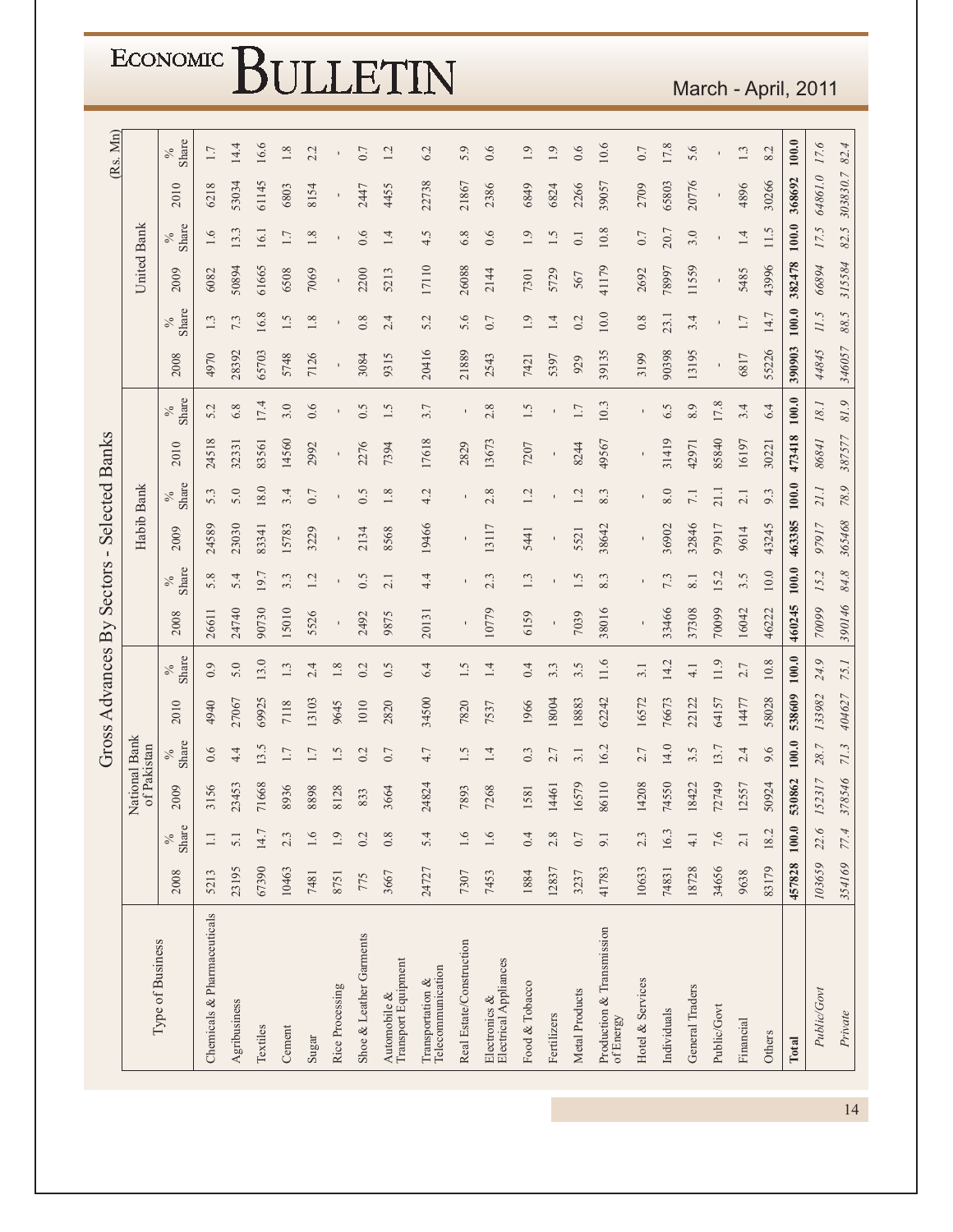March - April, 2011

|                                                                                       |       |               |                                        |                    |       |               | Gross Advances By |               |       |                    | Sectors -                              |                      | <b>Selected Banks</b> |                |                     |                          |                               |               |        |               |                                            |         |        | (Rs. Mn)           |
|---------------------------------------------------------------------------------------|-------|---------------|----------------------------------------|--------------------|-------|---------------|-------------------|---------------|-------|--------------------|----------------------------------------|----------------------|-----------------------|----------------|---------------------|--------------------------|-------------------------------|---------------|--------|---------------|--------------------------------------------|---------|--------|--------------------|
|                                                                                       |       |               |                                        | <b>MCB</b>         |       |               |                   |               |       | <b>Allied Bank</b> |                                        |                      |                       |                | <b>Bank Alfalah</b> |                          |                               |               |        |               | Standard Chartered<br><b>Bank Pakistan</b> |         |        |                    |
| Type of Business                                                                      | 2008  | Share<br>$\%$ | 009<br>$\tilde{\circ}$                 | $\frac{\%}{\$hat}$ | 2010  | Share<br>$\%$ | 2008              | Share<br>$\%$ | 2009  | Share<br>$\%$      | 2010                                   | Share<br>$\delta_0'$ | 2008                  | Share<br>$\%$  | 2009                | $\frac{\%}{\$}$<br>Share | 2010                          | Share<br>$\%$ | 2008   | Share<br>$\%$ | 2009                                       | Share   | 2010   | $\frac{\%}{\$hat}$ |
| Chemicals & Pharmaceuticals                                                           | 13931 | 5.1           | 15198                                  | 5.6                | 12991 | 4.7           |                   |               | 13154 | 5.3                | 15940                                  | 5.9                  | 3917                  | 2.0            | 5917                | 3.0                      | 5099                          | 2.3           | 3336   | 2.4           | 7806                                       | 5.5     | 12055  | 7.6                |
| Agribusiness                                                                          | 10415 | 3.8           | 606<br>$\tilde{\sim}$                  | $1.0\,$            | 2542  | 0.9           | 21817             | 9.8           | 450   | 0.2                | 496                                    | $0.2\,$              | 4206                  | 2.1            | 13784               | $7.0\,$                  | 16454                         | 7.5           | 1160   | $0.8\,$       | 2346                                       | $1.7\,$ | 3412   | 2.2                |
| Textiles                                                                              | 35241 | 12.9          | 31378                                  | 11.6               | 40354 | 14.7          | 45226             | 20.2          | 45258 | 18.1               | 39540                                  | 14.7                 | 27348                 | 13.8           | 28301               | 14.3                     | 34784                         | 15.9          | 17975  | 13.1          | 22818                                      | 16.2    | 31206  | 19.8               |
| Cement                                                                                | 4611  | 1.7           | 3886                                   | 1.4                | 3648  | 1.3           | 13174             | 5.9           | 15133 | 61                 | 14151                                  | 53                   | 3371                  | 1.7            | 3005                | 1.5                      | 2454                          | $\Box$        | 6592   | 4.8           | 5935                                       | 4.2     | 8586   | 5.4                |
| Sugar                                                                                 | 6490  | 2.4           | 6328                                   | 2.3                | 9063  | 3.3           | 4386              | 2.0           | 3315  | 1.3                | 6860                                   | 2.6                  | 2872                  | 1.4            | 3081                | 1.6                      | 2396                          | $\Box$        | 2976   | 2.2           | 2250                                       | 1.6     | 2552   | 1.6                |
| Rice Processing                                                                       |       |               |                                        |                    | ı     |               |                   |               |       | ı                  |                                        |                      | 5404                  | 2.7            | 4919                | 2.5                      | 7252                          | 3.3           |        |               | $\blacksquare$                             |         |        |                    |
| Shoe & Leather Garments                                                               | 2024  | 0.7           | 2279                                   | 0.8                | 2782  | $1.0\,$       |                   |               | 802   | 0.3                | 803                                    | 0.3                  | 797                   | 0.4            | 792                 | 0.4                      | 948                           | 0.4           | 572    | 0.4           | 797                                        | 0.6     | 1245   | $0.8\,$            |
| Automobile &<br>Transport Equipment                                                   | 2423  | 0.9           | 2293                                   | 0.9                | 477   | 0.2           |                   |               | 3206  | 1.3                | 3517                                   | 1.3                  | 3929                  | 2.0            | 3048                | 1.5                      | 2975                          | 14            | 6691   | 4.9           | 1604                                       | $\Box$  | 2833   | $1.8\,$            |
| $\begin{array}{l} \mbox{Transportation} \ \& \\ \mbox{Telecommunication} \end{array}$ | 33182 | 12.1          | 58748                                  | 21.8               | 67013 | 24.4          | 8092              | 3.6           | 5274  | 2.1                | 4781                                   | $1.8\,$              | 4240                  | 2.1            | 5264                | 2.7                      | 2992                          | $1.4\,$       | 6552   | 4.8           | 4816                                       | 3.4     | 8362   | 5.3                |
| Real Estate/Construction                                                              |       |               |                                        |                    |       | ı             |                   |               | 14015 | 5.6                | 12349                                  | 4.6                  | 771                   | 3.9            | 5651                | 2.9                      | 4095                          | 1.9           |        |               |                                            |         |        |                    |
| Electronics $\&$<br>Electrical Appliances                                             | 2769  | $1.0\,$       | 2205                                   | $0.8\,$            | 2203  | $0.8\,$       |                   |               |       |                    |                                        |                      | 3751                  | 1.9            | 1627                | $0.8\,$                  | 4555                          | 2.1           | 1741   | 1.3           | 3912                                       | 2.8     | 2662   | 1.7                |
| Food & Tobacco                                                                        |       |               |                                        |                    |       |               | 17145             | 7.7           |       |                    |                                        |                      | 3770                  | 1.9            | 4176                | 2.1                      | 4827                          | 2.2           |        |               |                                            |         |        |                    |
| Fertilizers                                                                           |       |               |                                        |                    |       |               |                   |               |       |                    |                                        |                      | 4570                  | 2.3            | 4847                | 2.5                      | 6933                          | 3.2           |        |               |                                            |         |        |                    |
| Metal Products                                                                        |       |               |                                        |                    |       |               | 3182              | 14            | 2296  | 0.9                | 2209                                   | $0.8\,$              | 4646                  | 2.3            | 4951                | 2.5                      | 6365                          | 2.9           |        |               |                                            |         |        |                    |
| Production & Transmission<br>of Energy                                                | 48481 | 17.7          | 37941                                  | 14.1               | 36348 | 13.3          | 40497             | 18.1          | 35973 | 14.4               | 43182                                  | 16.1                 | 13862                 | $7.0\,$        | 15618               | 7.9                      | 20497                         | 9.4           | 19869  | 14.4          | 22963                                      | 16.3    | 30315  | 19.2               |
| Hotel & Services                                                                      | 4121  | 1.5           | 6643                                   | 2.5                | 4537  | 1.7           |                   |               | 186   | $\overline{0}$ :   | 150                                    | $\overline{0}$ .     |                       |                |                     |                          |                               |               |        |               |                                            |         |        |                    |
| Individuals                                                                           | 32721 | 12.0          | 27050                                  | 10.0               | 22007 | 8.0           | 5453              | 2.4           | 6122  | 2.4                | 6627                                   | 2.5                  | 44006                 | 22.1           | 35800               | $18.1\,$                 | 31598                         | 14.5          | 38097  | 27.7          | 29315                                      | 20.8    | 31786  | 20.1               |
| General Traders                                                                       | 24868 | 9.1           | 18565                                  | 6.9                | 22120 | 8.1           | 10601             | 4.7           | 10912 | 4.4                | 13448                                  | 5.0                  | 7893                  | 4.0            | 7745                | 3.9                      | 7435                          | 3.4           |        |               |                                            |         |        |                    |
| Public/Govt                                                                           |       |               |                                        |                    |       |               |                   |               |       |                    |                                        |                      |                       |                |                     |                          |                               |               |        |               |                                            |         |        |                    |
| Financial                                                                             | 10491 | 3.8           | 6866                                   | 2.5                | 4269  | 1.6           | 5524              | 2.5           | 5544  | 2.2                | 3077                                   | $\equiv$             | 3409                  | $1.7\,$        | 4067                | 2.1                      | 2389                          | $\equiv$      | 2770   | 2.0           | 5691                                       | 4.0     | 638    | 0.4                |
| Others                                                                                | 41454 | 15.2          | 47736                                  | $17.7\,$           | 43790 | 16.0          | 48543             | 21.7          | 88247 | 35.3               | 101400                                 | 37.8                 | 49050                 | 24.7           | 44210               | 22.4                     | 53774                         | 24.6          | 29385  | 21.3          | 30977                                      | 21.9    | 22254  | 14.1               |
| Total                                                                                 |       |               | 273222 100.0 269722 100.0 274144 100.0 |                    |       |               |                   |               |       |                    | 223640 100.0 249887 100.0 268530 100.0 |                      | 198812 100.0 197403   |                |                     | 7.66                     | 218432                        | 99.7          | 137716 | 100           | 141230                                     | 100     | 157906 | 100                |
| Public/Govt                                                                           | 60292 |               | 22.1 79707.0 29.6 78725.0 28.7         |                    |       |               | 37409             |               |       |                    | 16.7 50892.0 20.4 58359.0 21.7         |                      | 18188                 | $\overline{0}$ | 32019               |                          | 16.2 32294.0 15.0             |               | 13274  | 9.6           | 24498                                      | 173     | 26829  | 17.0               |
| Private                                                                               |       |               | 212930 77.9 190015.0 70.4 195418       |                    |       | 71.3          |                   |               |       |                    | 186231 83.3198995.079.6210174.078.2    |                      | 180624                |                |                     |                          | 90.9 165384 83.8 186138.085.0 |               |        |               | 128129 93.0 116732.0 82.7                  |         | 131077 | 82.7               |
| - Indicates figure not given in the bank's annual report                              |       |               |                                        |                    |       |               |                   |               |       |                    |                                        |                      |                       |                |                     |                          |                               |               |        |               |                                            |         |        |                    |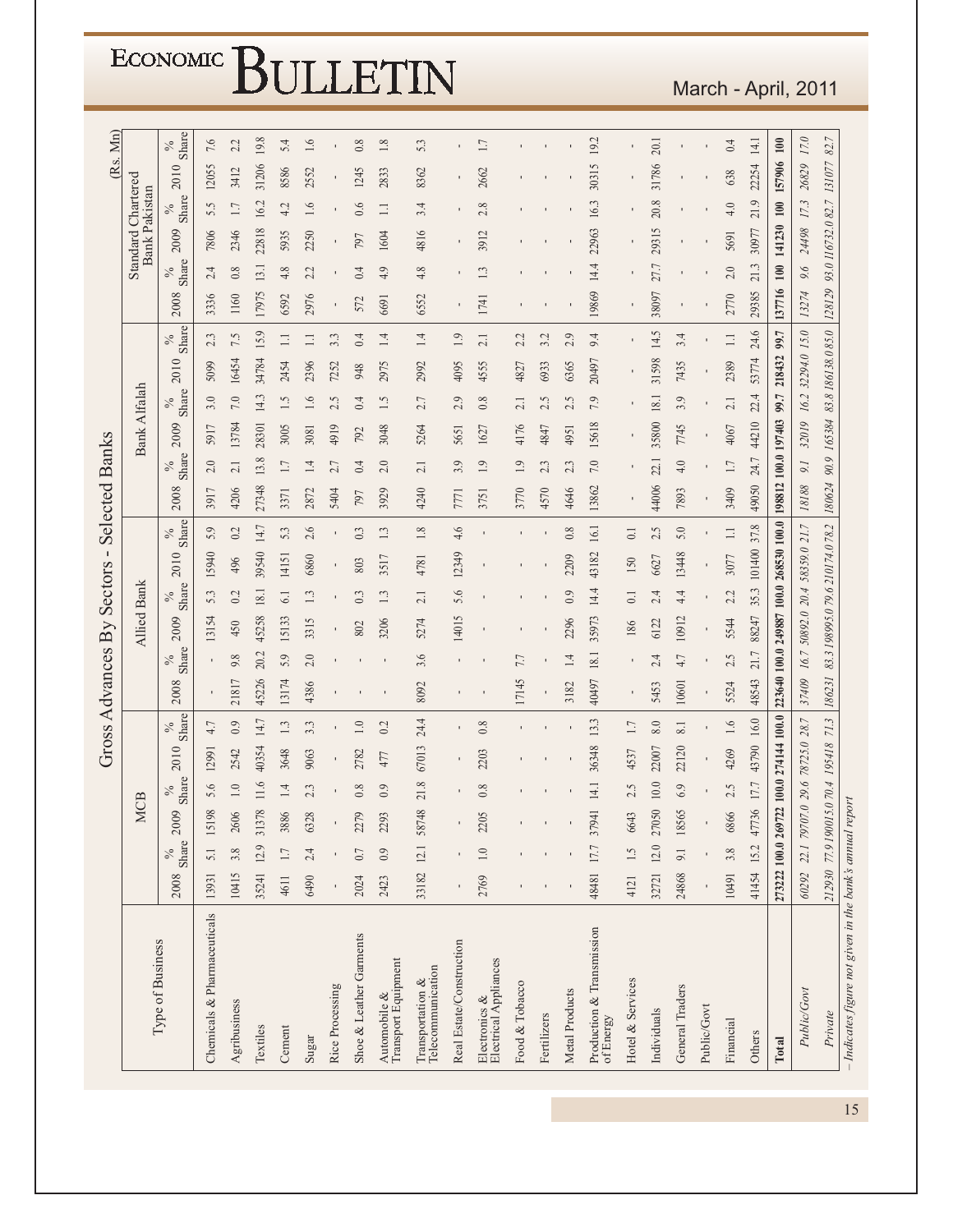|                                        |                   |                              | Non        |          |            |                   |                 |                 | Performing Loans By Business |                | Segments        | $\blacksquare$ | <b>Selected Banks</b>               |                    |                 |                  |               |                |                    |                      | (Rs. Mn)        |
|----------------------------------------|-------------------|------------------------------|------------|----------|------------|-------------------|-----------------|-----------------|------------------------------|----------------|-----------------|----------------|-------------------------------------|--------------------|-----------------|------------------|---------------|----------------|--------------------|----------------------|-----------------|
| Type of Business                       |                   | National Bank<br>of Pakistan |            |          | Habib Bank |                   |                 | United Bank     |                              |                | <b>MCB</b> Bank |                |                                     | <b>Allied Bank</b> |                 |                  | Bank Al Falah |                | Standard Chartered | <b>Bank Pakistan</b> |                 |
|                                        | 2008              | 2009                         | 2010       | 2008     | 2009       | 2010              | 2008            | 2009            | 2010                         | 2008           | 2009            | 2010           | 2008                                | 2009               | 2010            | 2008             | 2009          | 2010           | 2008               | 2009                 | 2010            |
| Chemicals & Pharmaceuticals            |                   | 3883 1826 2441               |            | 381      | 484        | 646               | 165             | 309             | 226                          | 118            | 153             | 149            | 151                                 | 133                | 128             | 49               | $\odot$       | 150            | 496                | 186                  | 104             |
| Agribusiness                           | 1602              | 2219 1873                    |            | 3026     | 3744       | 3157              | 1625            | 1508            | 1430                         | 912            | 713             | 417            | $\circ$                             | $\Box$             | 152             | 338              | 426           | 506            | $\mathbf{C}$       | $\mathcal{L}$        | $\overline{17}$ |
| Textiles                               |                   | 17965 24952 26432            |            | 14093    | 15121      | 18395             | 6154            | 9841            | 13820                        | 2921           | 3863            | 4259           |                                     | 3504               | 5090            | 2059             | 2620          | 2122           | 5655               | 7092                 | 6621            |
| Cement                                 |                   | 2506 5125 5060               |            | 500      | 500        | 700               | 32              | 4               | $\blacksquare$               | $\blacksquare$ | $\blacksquare$  | 532            |                                     |                    |                 | $\sim$           |               |                |                    |                      |                 |
| Sugar                                  | 1721              | 2832                         | 3200       | 514      | 432        | 433               | 35              | 34              | 34                           | 388            | 1178            | 1160           |                                     |                    |                 |                  |               |                |                    |                      |                 |
| Rice Processing                        | 1806              | 1869                         | 1875       |          |            |                   |                 |                 |                              |                |                 |                |                                     |                    |                 |                  |               |                |                    |                      |                 |
| Shoe & Leather Garments                | 264               | 215                          | 430        | 521      | 219        | 312               | 97              | 242             | 227                          | 107            | 118             | 128            | 2323                                | 2698               | 65              |                  |               |                | 12                 | 20                   | $\overline{16}$ |
| Transport Equipment<br>Automobile &    | 935               | 893                          | 1354       | 751      | 1276       | 1319              | 783             | 751             | 727                          | 116            | 134             | 114            | $\mathbf{I}$                        |                    |                 | 1755             | 73            | 193            | 829                | 615                  | 455             |
| Telecommunication<br>Transportation &  | 2564              | 3397                         | 3319       | 251      | 261        | 261               | $\overline{14}$ | $\blacksquare$  |                              | 73             | 49              | 139            | 679                                 | 358                | 361             |                  |               |                |                    |                      |                 |
| Real Estate/Construction               | 376               | 908                          | 2255       | 2034     | 1805       | 1418              | 3059            | 4106            | 3885                         | 80             | 68              | 127            | 356                                 | 799                | 2622            |                  |               |                |                    |                      |                 |
| Electrical Appliances<br>Electronics & | 1456              | 2426                         | 322        | 2801     | 2707       | 2802              | 240             | 543             | 365                          | 558            | 339             | 323            |                                     |                    |                 |                  |               |                |                    |                      |                 |
| Food & Tobacco                         | 1074              | 456                          | 565        | 450      | 446        | 443               | 714             | 795             | 1259                         |                |                 |                |                                     |                    |                 |                  |               |                |                    |                      |                 |
| Fertilizers                            | 256               |                              | 380 2698   |          |            | $\mathbf{I}$      | 37              | 6               | $\overline{\phantom{0}}$     |                |                 |                |                                     |                    |                 |                  |               |                |                    |                      |                 |
| Metal Products                         |                   | 1403 1468 1473               |            | 1157     | 491        | 671               | $\frac{4}{4}$   | $\mathbf{C}$    |                              |                |                 |                |                                     | 774                | 775             |                  |               |                |                    |                      |                 |
| Production & Transmission<br>of Energy | 1148              |                              | 1685 11607 | 29       | 1614       | 1809              | 154             | 2928            | 3049                         | 4              |                 | $\mathbf 2$    |                                     | 842                | 843             |                  |               |                | 492                | 550                  | 376             |
| Hotel & Services                       | 531               | 787                          | 448        |          |            | $\mathbf{I}$      | 202             | 489             | 486                          | 296            | 479             | 615            |                                     | $\blacksquare$     | $\overline{61}$ |                  |               |                |                    |                      |                 |
| Individuals                            | 2358              | 3013                         | 2884       | 2093     | 2522       | 2426              | 8206            | 11143           | 13238                        | 1444           | 2805            | 3605           | 288                                 | 239                | 48              | 2489             | 3491          | 3997           | 2709               | 3552                 | 4691            |
| General Traders                        | 3770              | 5612                         | 5386       | 2138     | 3549       | 4737              | 963             | 1025            | 1167                         | 3147           | 5010            | 4516           | 1518                                | 1863               | 2354            | 636              | 795           | 616            |                    |                      |                 |
| Public/Govt                            |                   |                              |            |          |            |                   | $\blacksquare$  | $\blacksquare$  |                              |                | $\mathbf{I}$    | $\mathbf I$    | $\mathbf I$                         | $\mathbf I$        | $\mathbf I$     |                  |               | $\blacksquare$ |                    |                      |                 |
| Financial                              | 105               | 529                          | 1410       | $\sigma$ | 5          | 1299              | 20              | $\overline{10}$ | 2152                         | 2094           | 870             | 1275           | 786                                 | 650                | 281             |                  |               |                |                    |                      |                 |
| Others                                 |                   | 10739 10331 11610            |            | 5342     | 7133       | 4849              | 5295            | 5365            | 6521                         | 6011           | 7015            | 7183           | 7355                                | 4429               | 5909            | 3262             | 8720          | 10735          | 6339               | 9371                 | 9828            |
| <b>Total</b>                           | 56462 70923 86642 |                              |            |          |            | 36086 42309 46677 |                 |                 | 27839 39101 48593            |                |                 |                | 18269 23239 24544 13772 16281 18688 |                    |                 | 8934 16186 18320 |               |                | 16534 21388 22108  |                      |                 |

March - April, 2011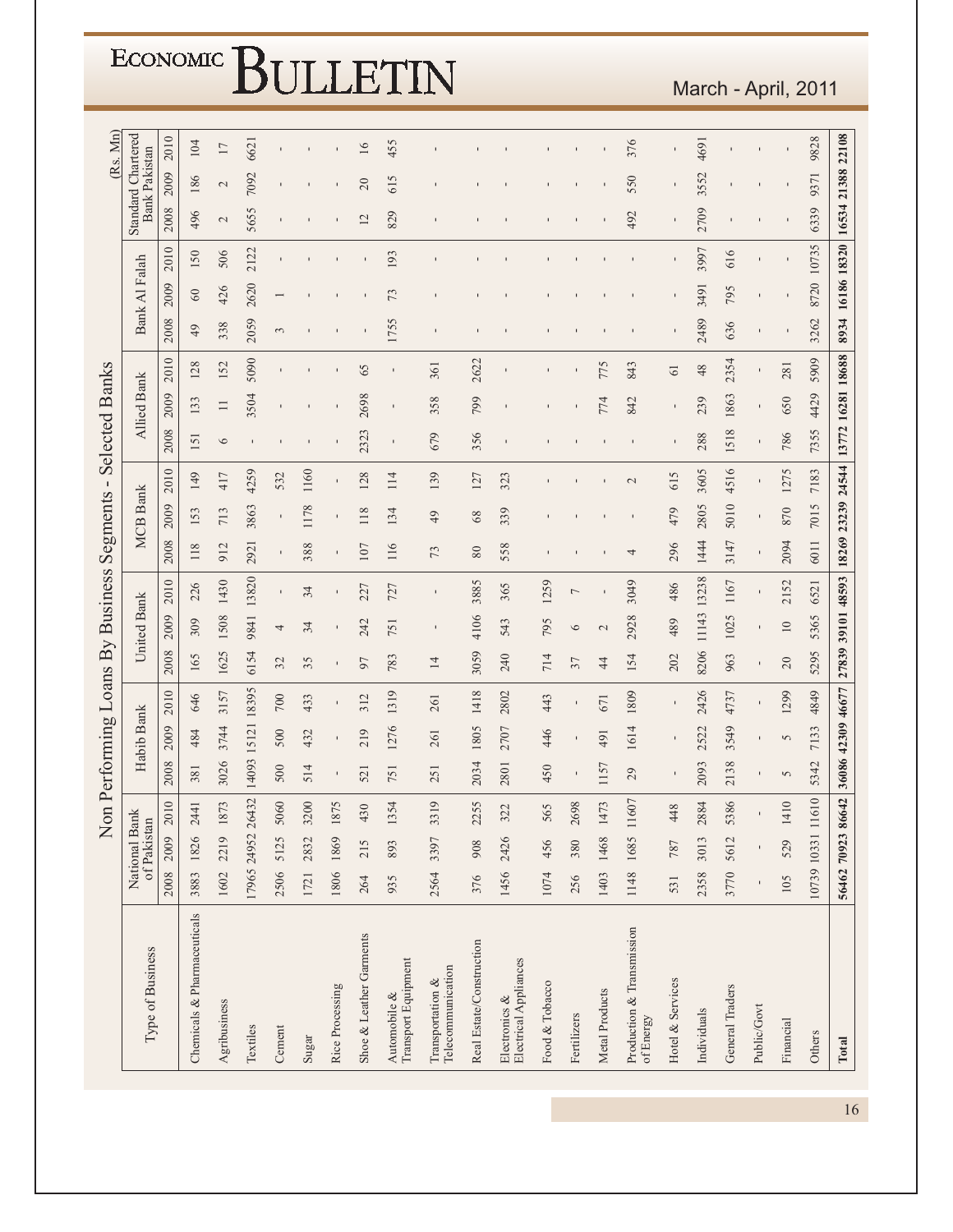|                              |                              |           |                             |                  |                   |                     |                      |                 |                                         | ECONOMIC BULLETIN                   |                                       |                          |                                        |                   |                  |                     |                                        |                  |                     |                             |                |           | March - April, 2011    |                                                                                  |
|------------------------------|------------------------------|-----------|-----------------------------|------------------|-------------------|---------------------|----------------------|-----------------|-----------------------------------------|-------------------------------------|---------------------------------------|--------------------------|----------------------------------------|-------------------|------------------|---------------------|----------------------------------------|------------------|---------------------|-----------------------------|----------------|-----------|------------------------|----------------------------------------------------------------------------------|
|                              |                              |           |                             |                  |                   |                     |                      |                 |                                         |                                     |                                       |                          |                                        |                   |                  |                     |                                        |                  |                     |                             |                |           |                        |                                                                                  |
| $($ % $)$                    | <b>Standard Chartered</b>    | 2010      | 0.9                         | 0.5              | 21.2              |                     |                      |                 | 1.3                                     | 16.1                                |                                       |                          |                                        |                   |                  |                     | 1.2                                    |                  | 14.8                |                             |                |           | 44.2                   | 14.0                                                                             |
|                              | <b>Bank Pakistan</b>         | 2009      | 2.4                         | $\overline{0}$ . | $\overline{31.1}$ |                     |                      |                 | 2.5                                     | 38.3                                |                                       |                          |                                        |                   |                  |                     | 2.4                                    |                  | 12.1                |                             |                |           | 30.3                   | 15.1                                                                             |
|                              |                              | 2008      | 1.5                         | 29.1             | 11.5              |                     |                      |                 |                                         | 26.2                                |                                       |                          |                                        |                   |                  |                     | 2.5                                    |                  |                     |                             |                |           | 21.6                   | 12.0                                                                             |
|                              |                              | 2010      | 2.9                         | 3.1              | 6.1               |                     |                      |                 |                                         | 6.5                                 |                                       |                          |                                        |                   |                  |                     |                                        |                  | 12.6                | 8.3                         |                |           | 20.0                   | 8.4                                                                              |
|                              | Bank Al Falah                | 2009      | 1.0                         | 3.1              | 9.3               | 0.03                |                      |                 |                                         | 2.4                                 |                                       |                          |                                        |                   |                  |                     |                                        |                  | 9.8                 | 10.3                        | $\blacksquare$ |           | 19.7                   | 8.2                                                                              |
|                              |                              | 2008      | 1.3                         | 8.0              | 7.5               | $0.1\,$             |                      |                 |                                         | 44.7                                |                                       |                          |                                        |                   |                  |                     |                                        |                  | 5.7                 | 8.1                         | $\blacksquare$ |           | 6.7                    | 4.5                                                                              |
|                              |                              | 2010      | 0.8                         | 30.6             | 12.9              |                     |                      |                 | $\overline{8.1}$                        |                                     | 7.6                                   | 21.2                     |                                        |                   |                  |                     |                                        |                  | 0.7                 | 17.5                        | $\blacksquare$ | 9.1       | 5.8                    | 7.0                                                                              |
|                              | <b>Allied Bank</b>           | 2009      | $1.01\,$                    | 2.44             | 7.74              |                     |                      |                 | 336.4                                   | ı                                   | 6.8                                   | 5.7                      |                                        |                   |                  |                     |                                        |                  | 3.9                 | 17.1                        |                | 11.7      | 5.0                    | 6.5                                                                              |
|                              |                              | 2008      |                             |                  |                   |                     |                      |                 |                                         |                                     | 8.4                                   |                          |                                        |                   |                  |                     |                                        |                  | 5.3                 | 14.3                        | $\mathbf{I}$   | 14.2      | 15                     | 6.2                                                                              |
|                              |                              | 2010      | $\Box$                      | 16.4             | 10.6              | 14.6                | 12.8                 |                 | 4.6                                     | 23.9                                | 0.2                                   |                          | 14.7                                   |                   |                  |                     | 0.01                                   | 13.6             | 16.4                | 24.5                        | $\mathbf{I}$   | 29.9      | 14.3                   | 9.0                                                                              |
|                              | <b>MCB</b> Bank              | 2009      | $1.0\,$                     | 27.4             | 12.3              | $\mathbf I$         | 18.6                 |                 | 5.2                                     | 5.8                                 | 0.1                                   |                          | 15.4                                   |                   |                  |                     |                                        | 7.2              | 10.4                | 27.0                        | $\mathbf{I}$   | 12.7      | 14.7                   | 8.6                                                                              |
|                              |                              | 2008      | 0.8                         | 8.8              | 8.3               | $\mathbf I$         | 6.0                  |                 | 5.3                                     | 4.8                                 | 0.2                                   |                          | 20.2                                   |                   |                  |                     |                                        | 7.2              | 4.4                 | 12.7                        | $\mathbf I$    | 20.0      | 14.5                   | 6.7                                                                              |
| NPLs to Gross Advances Ratio |                              | 2010      | 3.6                         | 2.7              | 22.6              | 0.0                 | 0.4                  |                 | 9.3                                     | 16.3                                |                                       | 17.8                     | 15.3                                   | 18.4              | $\overline{0}$ . | 0.0                 | 7.8                                    | 17.9             | 20.1                | 5.6                         | $\mathbf{I}$   | 44.0      | 21.5                   | 13.2                                                                             |
|                              | United Bank                  | 2009      | 5.1                         | 3.0              | 16.0              | 0.1                 | 0.5                  |                 | 11.0                                    | 14.4                                |                                       | 15.7                     | 25.3                                   | 10.9              | $\overline{0}$ . | 0.4                 | 7.1                                    | 18.2             | 14.1                | 8.9                         |                | 0.2       | 12.2                   | 10.2                                                                             |
|                              |                              | 2008      | 3.3                         | 5.7              | 9.4               | 0.6                 | 0.5                  |                 | 3.1                                     | 8.4                                 | $\overline{0}$ .                      | 14.0                     | 9.4                                    | 9.6               | 0.7              | 4.7                 | 0.4                                    | 6.3              | 9.1                 | 7.3                         |                | 0.3       | 9.6                    | 7.1                                                                              |
|                              |                              | 2010      | 2.6                         | 9.8              | 22.0              | 4.8                 | 14.5                 |                 | 13.7                                    | 17.8                                | 1.5                                   |                          | 20.5                                   | 61                |                  | 29.4                | 3.6                                    |                  | 7.7                 | 11.0                        |                | $8.0\,$   | 19.4                   | 9.7                                                                              |
|                              | <b>Bank</b>                  | 2009      | $2.0\,$                     | Ċ.<br>16         | 18.1              | $\mathcal{L}$<br>S. | 4<br>$\overline{13}$ |                 | $\ddot{\phantom{1}}$<br>$\overline{10}$ | 0<br>$\overline{4}$                 | 1.3                                   |                          | ِ<br>20.                               | $\mathbf 2$<br>∞ं |                  | $\circ$<br>$\infty$ | 4.2                                    |                  | $\infty$<br>$\circ$ | $\infty$<br>$\overline{10}$ |                | 0.1       | $\ddot{\Omega}$<br>16. | port<br>r.<br>16                                                                 |
|                              | Habib                        | 2008      | 1.4                         | 12.2             | 15.5              | 3.3                 | 9.3                  | $\mathbf I$     | 20.9                                    | 7.6                                 | 1.2                                   | $\blacksquare$           | 26.0                                   | 7.3               |                  | 16.4                | 0.1                                    |                  | 6.3                 | 5.7                         |                | 0.0       | 11.6                   | $11.6$                                                                           |
|                              |                              |           | 49.4                        | 6.9              | 37.8              | 71.1                | 33.2                 | 19.4            | 42.6                                    | 48.0                                | 9.6                                   | 28.8                     | 4.3                                    | 28.7              | 15.0             | 7.8                 | 18.6                                   | 2.7              | 3.8                 | 24.3                        | $\blacksquare$ | 9.7       | 20.0                   | 16.1                                                                             |
|                              | National Bank<br>of Pakistan | 2009 2010 | 57.9                        | 9.5              | 34.8              | 57.4                | 31.8                 | 23.0            | 25.8                                    | 24.4                                | 13.7                                  | 11.5                     | 33.4                                   | 28.8              | 2.6              | 8.9                 | 2.0                                    | 5.5              | 4.0                 | 30.5                        |                | 4.2       | 20.3                   | 13.4                                                                             |
|                              |                              | 2008      | 74.5                        | 6.9              | 26.7              | 24.0                | 23.0                 | 20.6            | 34.1                                    | 25.5                                | 10.4                                  | 5.1                      | 19.5                                   | 57.0              | 2.0              | 43.3                | 2.7                                    | 5.0              | 3.2                 | 20.1                        |                | $\Box$    | 12.9                   | 12.3                                                                             |
|                              | Type of Business             |           | Chemicals & Pharmaceuticals | Agribusiness     | Textiles          | Cement              | Sugar                | Rice Processing | Shoe & Leather Garments                 | Transport Equipment<br>Automobile & | Telecommunication<br>Transportation & | Real Estate/Construction | Electrical Appliances<br>Electronics & | Food & Tobacco    | Fertilizers      | Metal Products      | Production & Transmission<br>of Energy | Hotel & Services | Individuals         | General Traders             | Public/Govt    | Financial | Others                 | Indicates figures not given for that sector in the bank's annual really<br>Total |

#### March - April, 2011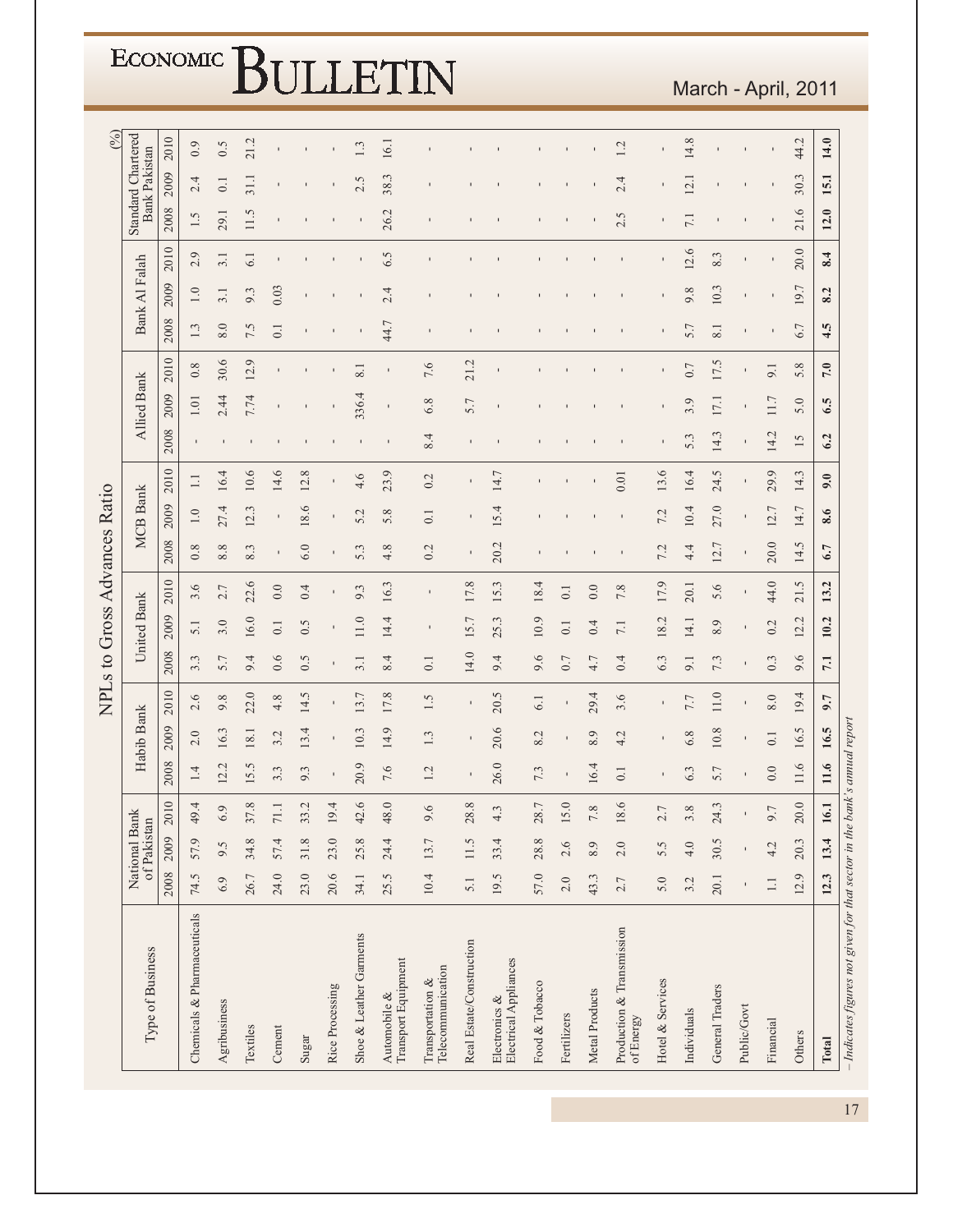#### **Market Analysis**

Market Review – March To April 2011

The market during the period staged a recovery. Overall, the KSE-100 Index during March to April, 2011 gained 768 points or 6.8 percent to close at 12,057 on average daily turnover of 88.30m shares.



The KSE-100 Index started the month on a positive note to break out of the bearish shackles of the previous month. The impetus of the rebound came from buying interest in oil and gas and banking sectors while other sectors provided support. The news of the MTS being launched on March 14 also supplemented the recovery. The KSE-100 Index gained 710 points during the first week of the month to close at 12,000 on March 4.

The market was mainly range bound during the second week due to domestic and international politics. On the domestic front, there was growing uncertainty because of continued tension between some political parties and the government and judiciary in the wake of the Supreme Court decision to remove the NAB Chairman. Whereas, on the international scene, situation continued to be hot in the Middle East and North Africa region. In addition, the talks between the GoP and the IMF in regards to continuation of the SBA appeared to be inconclusive. The KSE-100 Index improved by 45 points to end the second week at 12,045 on March 11.

The third week of March was mainly bearish due to continued foreign outflow from the bourses because of political uncertainty, economic lethargy and regional unrest. Despite the launch of the much awaited MTS and the release of Raymond Davis, the market was under selling pressure throughout the week. The fear of Japan disaster impact in the wake of the earthquake, tsunami and nuclear meltdown led to selling pressure among global markets including Pakistan. In addition, the imposition of additional tax measures such as 15 percent flood surcharge and hike in special excise duty from 1 percent to 2.5 percent through promulgation of Presidential Ordinance on March 16 exacerbated the bullish trend. The KSE-100 Index shed 438 points to end the week at 11,606 on March 18.

The fourth week saw the market become range bound due to a lack of drivers and investors exercising caution ahead of the Monetary Policy Statement by the SBP on March 26. The KSE-100 Index shed 54 points to end the week at 11.552 on March 25. The main highlights of the week were the maintenance of Pakistan's credit rating of B3 with stable outlook by Moody's and restoration of forward cover facility by the central bank after being suspended since 2008.

The final week of the month saw the market stage a slight recovery from the previous week on the back of buying activity in selective blue-chip stocks. The KSE-100 Index gained 257 points to end the month of March at 11,809.

The market had a flat start but picked up momentum in the second half of the month due to buying interest in selective Index stocks. The KSE-100 Index gained 248 points or 2.1 percent during April 2011 to close at 12,057.

The market was mostly range bound during the first week of April. The KSE-100 Index gained 96 points or 0.8 percent to close the week at 11,905 on April 8. It appears that most investors chose to move to sidelines and hence, the activity in first tier stocks was low,

April

March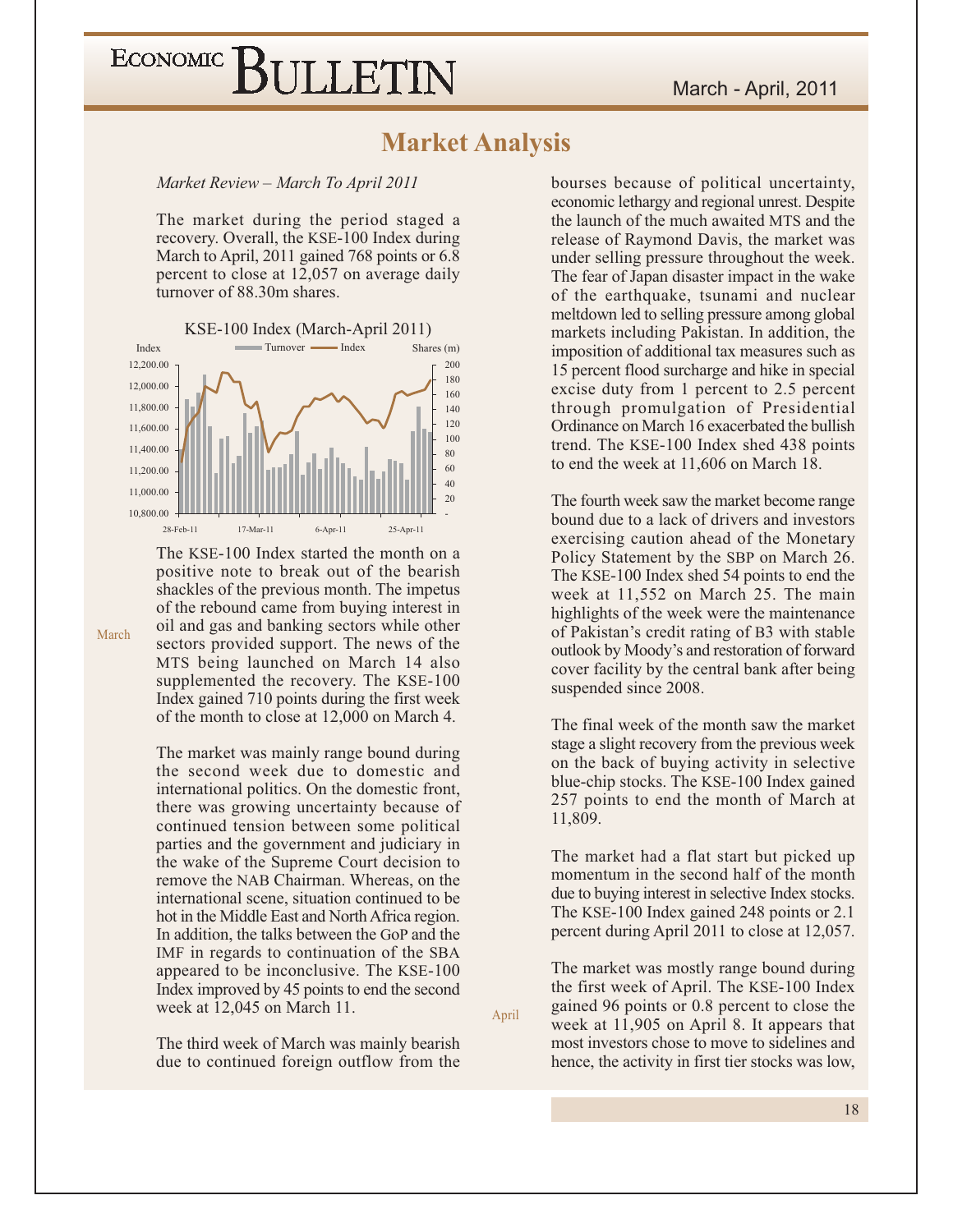whereas there was more activity observed in lower tier scrips. The release of March 2011 CPI inflation figures indicated a revival of inflationary pressure as the YOY CPI was posted at 13.16 percent, while the 9mFY11 average CPI was recorded at 14.20 percent. There was some interest in cement stocks at the beginning of the week due to news that the U.S. has agreed to provide US\$ 500m for the construction of Bhasha Dam. At the latter part of the week, oil and gas E&Ps were in the spotlight because of rising international crude oil prices and rumors regarding improved production from a major field that would positively impact the 3 major publicly listed E&P companies.

The market was mainly in a slump during the second week as the KSE-100 Index shed 221 points or 1.9 percent to end the week at 11,684 on April 15. Despite some positive news flow such as record month high exports of US\$ 2.5bn and remittances of US 1.05bn during March 2011, did not have a positive impact on the bourses. These positive developments may have been overshadowed by the SBP's 2QFY11 Report on the Economy in which, the central bank has expressed a cautious view of the economy going forward. In addition, there was negative outflow of foreign funds from the market during the week to the tune of US\$ 2.96m as compared to a net inflow of US\$ 3.41 m during the previous week.

The ongoing shortage of gas has affected industrial output in general but during the week, it was reported that gas supply was stopped to 4 fertilizer units (ENGRO's new line, Agritech, DAWH and Pak-Arab) on the SNGPL network due to production problems from selective fields such as Qadirpur. In response, Engro Fertiliser raised the price of Urea by PKR 60 per 50kg bag to offset the financial impact of gas supply disruptions. The Index ended the week on a slight positive note due to support from both local and foreign investors in anticipation of good quarterly results in major sectors in the coming weeks. In addition, the rise in prices of fertilizer, cement and international crude oil led to buying interest in these sectors.

The third week of the month began on a negative note but ended strong on the back of renewed buying activity. The KSE-100 Index shed 84 points within the first two days of the week to close at 11,599 on April 19. There was a lack of buying activity from both local and foreign institution while there was some selling pressure due to news reports that talks between the Federal Finance Minister and the IMF in Washington during the spring meetings were inconclusive and news reports of possible budget proposal to increase the corporate tax rate from 35 percent to 40 percent, which would cause a decline in earnings of around 8 percent.

In addition, the newly appointed petroleum advisor dismissed all the current heads of state-owned oil and gas companies, which added to uncertainty over their management. This had a negative impact on share prices of PSO, OGDC and PPL. The market started to rebound due to local and foreign institutional support, especially in stocks from fertilizer, energy and cement sectors. The net foreign inflow during the week was US\$1.09m as compared to a net outflow during the previous week. In addition, during the first nine months of FY11 current account registered a US\$99m surplus as well as some new developments on the political front that could add stability to the political scene in the near future. E&P stocks such as OGDC saw buying activity as there were reports that Qadirpur gas production is at normal (520 mmcfd) levels after sinking to 395 mmcfd for 2 days during the previous week. FFBL and LOTPTA recorded modest gains on the back of positive expectations regarding their quarterly results. The KSE-100 Index gained 270 points or 2.3 percent to end the week at 11,954 on April 22.

The final week of April saw a steady rise in the benchmark Index. The KSE-100 Index started the week on a negative note shedding 38 points on thin volume to close at 11,916 on April 25th. The bombing of two Pakistan Navy buses in Karachi during the morning rush hour helped to dampen investor sentiments. However, the market bounced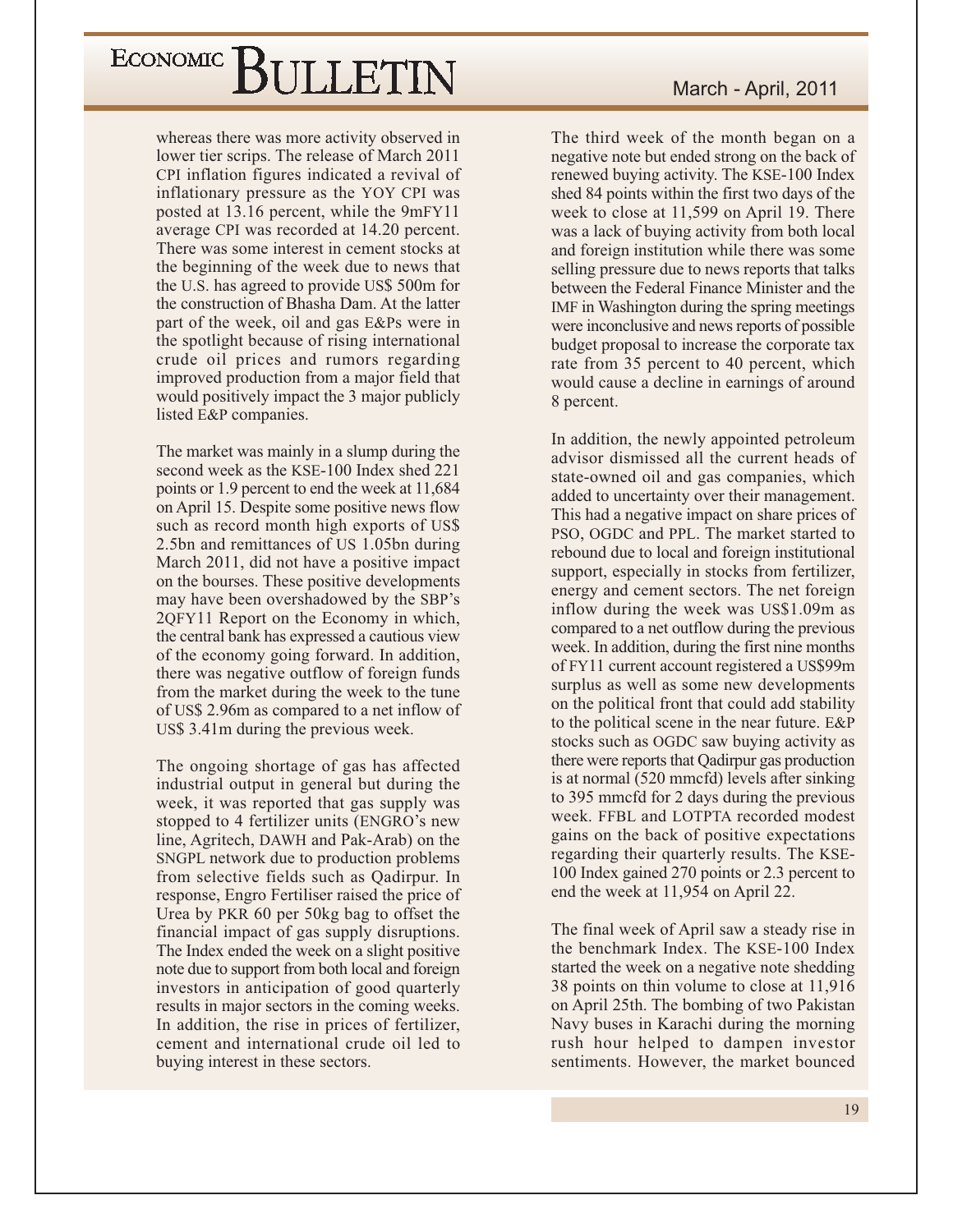back next day on the back of exceptional first quarter earnings from LOTPTA and interim dividend announcement of PKR 1.75 per share by PTCL. In addition, there were positive news flows regarding the external account as the Federal Finance Minister disclosed that the U.S. was prepared to disburse nearly US\$1bn by June 30 under Kerry-Lugar Law (US\$381m) and Coalition Support Fund (US\$500-600m) and that the IMF was prepared to issue a Letter of Comfort in order that the GoP could obtain US\$1bn in budgetary support from the World Bank and ADB.

ENGRO and UBL's share prices performed well. In the case of Engro, there was good news about the Sindh High Court barring the authorities from stopping gas supply to its new fertiliser plant. There were reports of further rise in cement prices that led to a positive impact on cement stocks, especially North zone plants and news that Saudi Arabia will provide financing support for Bhasha Dam and other hydel projects. The results for OGDC and PSO were slightly below market expectations. However, there was some consolation from declaration of interim cash dividend of PKR 1.50 and PKR 3.00 per share by OGDC and PSO, respectively.

There was some bad news for PSO later in the week that the FBR is reported to have frozen bank accounts of Pakistan State Oil (PSO) for defaulting on payment of Rs7.1 billion Sales Tax and that PSO is asking the Ministry of Petroleum to intervene and take up the issue with the Finance Ministry. The KSE-100 Index ended the final week up 103 points to end the month at 12,057.

The Pakistan market PE at 6.88x is trading at a 46.2 percent discount to the regional average of 12.78x. Based on dividend yield, Pakistan Regional is the most attractive at 5.99 percent as Valuation compared to the regional average of 2.48 percent, followed by Taiwan (3.44 percent) and Malaysia (3.41 percent).

| <b>Regional Valuation Comparison</b> |  |  |  |
|--------------------------------------|--|--|--|
|                                      |  |  |  |

|             | 12m F      | 12m F              |
|-------------|------------|--------------------|
| Country     | <b>PEx</b> | Dividend Yield (%) |
| China       | 14.92      | 1.40               |
| Hong Kong   | 12.46      | 2.61               |
| India       | 12.65      | 1.35               |
| Indonesia   | 13.96      | 2.18               |
| Malaysia    | 13.53      | 3.41               |
| Pakistan    | 6.88       | 5.99               |
| Philippines | 12.72      | 2.64               |
| Singapore   | 12.92      | 3.15               |
| South Korea | 9.97       | 1.35               |
| Taiwan      | 12.50      | 3.44               |
| Thailand    | 12.16      | 3.29               |
|             |            |                    |

Source: Thomson One Analytics, Date: April 14, 2011

With the federal budget for FY12 expected to be presented in the National Assembly by the end of May, we foresee the market as being choppy in the run-up to the budget session. The receipt of the next installment from the IMF under the SBA before the budget remains uncertain, as some issues like, implementing a reform GST measures to achieve a budget deficit target of 4.7 percent of GDP, energy sector reforms, and government borrowings from the central bank were missed.

Looking

Ahead

(Contributed by Taurus Securities Ltd, a subsidiary of National Bank of Pakistan)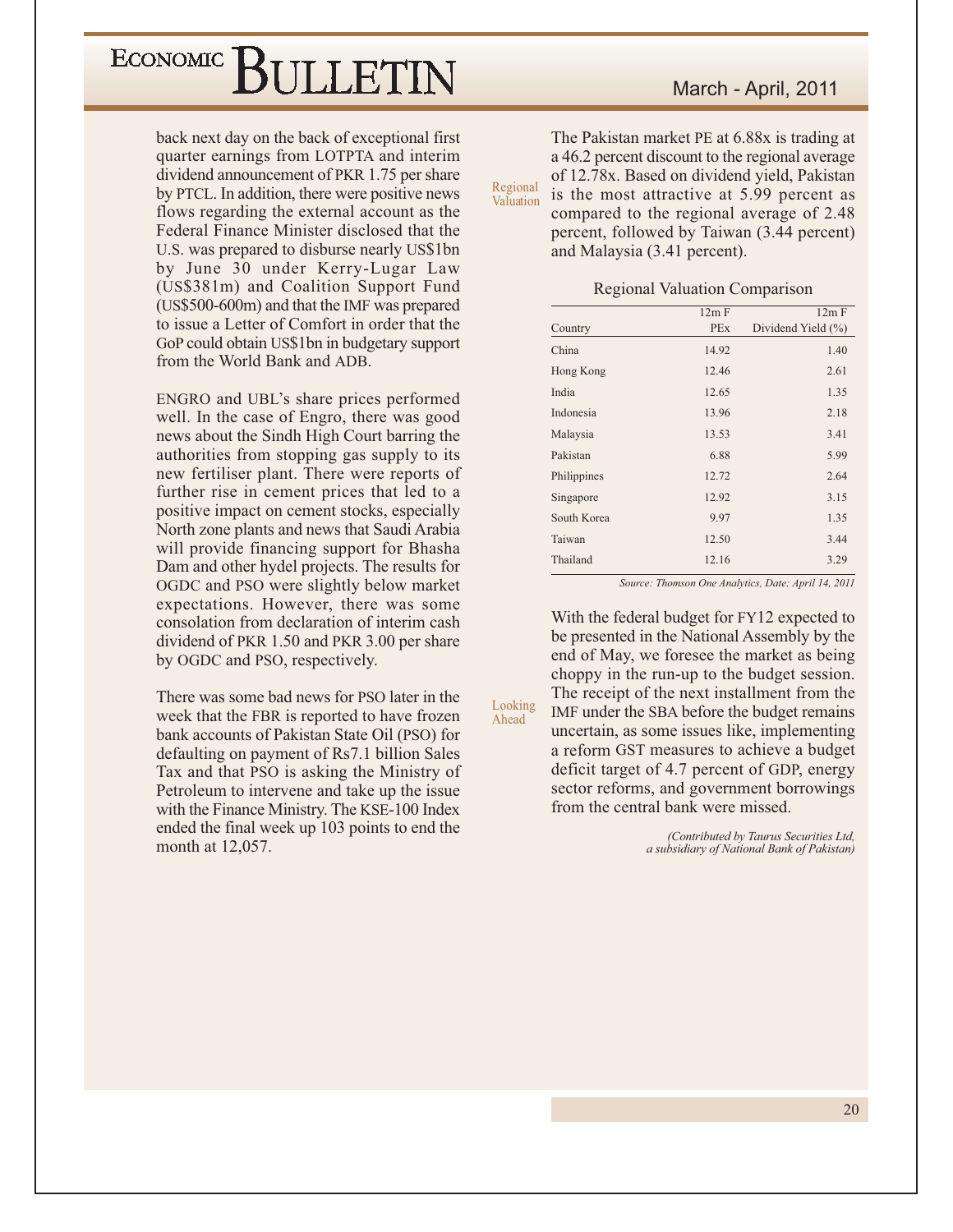#### **Book/Report Reviews**

Pakistan — Beyond the Crisis State Maleeha Lodhi - editor Oxford University Press, 2011

This book brings together Pakistan's leading intellectuals who have contributed their views on some of the daunting issues facing Pakistan. The issues discussed in the book are about governance, security, economic and human development, foreign policy. While diverse views have been offered by the contributors, they all believe that Pakistan's challenges are surmountable and the impetus for change can only come from within, through bold reforms that have been identified and discussed in the chapters.

The editor of the book in the introduction states, "the country may yet escape its difficult first sixty three years, resolve its problems and re-imagine its future. But doing so will need a capable leadership with the vision and determination to chart a new course." Policy measures have been identified in the Report which can bring about a change. "Pakistanis" themselves must reclaim their country by extricating it from the numerous challenges its faces."

In the opening chapter, Pakistan's leading historian, Ayesha Jalal writes, critical awareness of Pakistan's present problems in the light of history can overcome the reality deficit and help create the political will that can allow Pakistan to navigate its way out of a daunting present and chart a future consistent with the aspirations of its rudderless and long suffering people.

Dr. Akbar S. Ahmed, in his article, Why Jinnah Matters, seeks to establish that the nation's founder and his vision are central to today's debate about the nature and character of the Pakistani state. Dr. Maleeha Lodhi's article. Beyond the Crisis State, examines the interplay between internal and external factors and examines Pakistan's tangled political past of governance failures, patronage dominated policies and missed economic opportunities.

Mohsin Hamid in his paper, Why Pakistan will Survive gives a message of hope and sets out reasons for optimism about Pakistan. Two chapters in the book focus on the role of the army. Zahid Hussain suggests a number of measures to deal with the militant threat effectively. Dr. Ishrat Husain gives a detailed account of how the civil service can be reformed and economic governance be improved; without which, even good policies cannot be executed. Munir Akram focuses on the strategic challenges that Pakistan now faces. The other articles in the book are by Shuja Nawaz, Saeed Shafqat, Ziad Haider, Meekal Ahmed, Muddassar Malik, Ziad Al ahdad, Shanza Noor Hasan Khan, Moeed W. Yusuf, Feroz Hassan Khan, Ahmed Rashid and Syed Rifaat Hussain.

#### Pakistan – Unique Origins; Unique Destiny Javed Jabhar National Book Foundation, Islamabad

The introduction of the book opens with these lines: - "this book identifies the factors which. in the opinion of the author, make Pakistan's origins virtually the single most unique set of origins amongst all nation states in the world, and because of the specific elements that shaped the country's birth in 1947."

The aim of writing this book has been threefold: to make people aware of certain novel aspects of their nation's origins; to make the world at large more aware of these very same facts for the author would like the world to know that Pakistan is unique for several notable reasons other than allegedly being the most dangerous place on earth. The third aim is to explore the possibility of there being a relationship between unique origins and the making of a unique destiny.

Eight reasons have been identified that make Pakistan's origins unique. 57 strengths and 38 weaknesses of Pakistan have also been identified. The way forward is going to be rough. But in all likelihood, the sun will rise tomorrow. And so also will rise individual ability to help shape a better Pakistan: provided each citizen takes actions towards achieving that vision.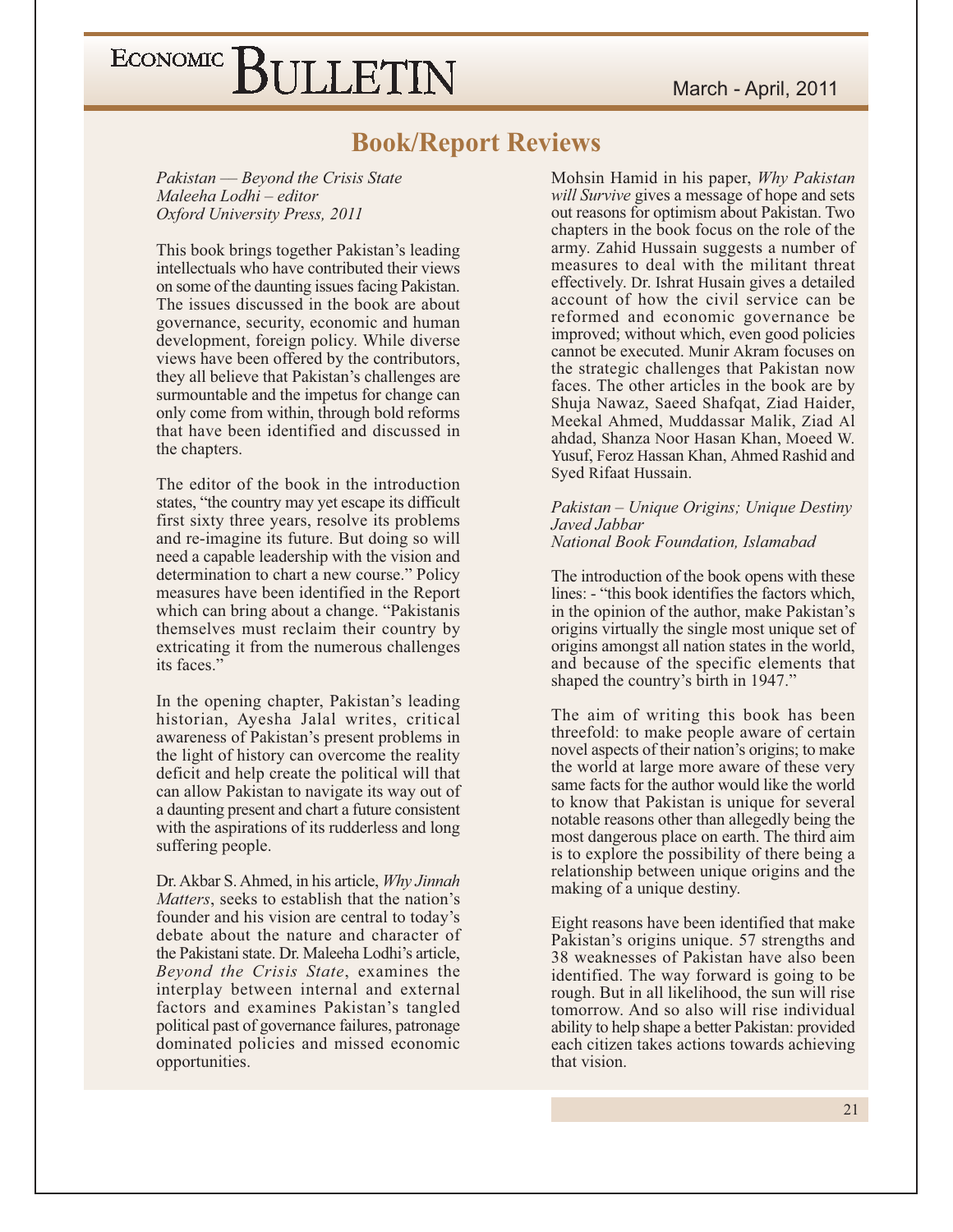**Building Social Business** Muhammad Yunus with Karl Weber

Muhammad Yunus the pioneer of microcredit, has developed a visionary new dimension for capitalism and calls it social business. In the book the author shows how social business has gone from being a theory to an inspiring practice adopted by leading corporations including BASF, Intel, Danone, Veolia and Adidas.

When business is carried out for the benefit of others, and nothing is for the owners – except the pleasure of serving humanity, it is called social business. The purpose of the business is to end social problems. Part of the economic surplus the social business creates is invested in expanding the business, and a part is kept in reserve to cover uncertainties.

The author has for the last many years started creating social businesses in Bangladesh. Some have been joint ventures between Grameen companies and world renowned multinational companies and have become well known. The first joint venture was created in 2005 in partnership with the French dairy company Danone (makers of Dannon yogurt) and is aimed at reducing malnutrition among the children of Bangladesh. Other such joint ventures have been initiated.

Veolia, the French water company is called Grameen Veolia Water Company and was created to bring safe drinking water to the villages of Bangladesh where arsenic contamination is a huge problem. BASF of Germany in a joint venture with Grameen produces chemically treated mosquito nets in Bangladesh. These nets are sold at cheap prices so to make it affordable to the poor. Another venture with Intel Corporation, Grameen Intel, makes use of information and communication technology to help solve the problems of the rural poor. Grameen Adidas aims at producing affordable shoes for the lowest income people. These joint ventures have been able to bring about positive changes in people's lives.

The first chapter in the book, Why Social *Business*, provides a definition to this concept. There are two kinds of social business. One is non-loss, non-dividend company devoted to solving a social problem and owned by investors who reinvest all profits in expanding and improving the business. The second kind is a profit making company owned by poor people, either directly or through a trust that is dedicated to a predefined social cause. Since profits that flow to poor people are alleviating poverty, such a business is by definition helping to solve a social problem.

The author shows in his book how social business transforms lives, offers guidance to those who want to create social businesses, and further it can provide the most effective institutional mechanism for resolving poverty, homelessness, hunger and ill health. Social business can reduce the excesses of the profit making businesses. Social business must be an essential part of the growth formula because it benefits the mass of people who would otherwise be disengaged.

#### Rural Poverty Report 2011 -

New Realities, new challenges: new opportunities for tomorrow's generation  $-$  IFAD

The Report is an in-depth study of rural poverty, providing an understanding of what the face of poverty looks, offering practical solutions to the host of challenges and adopting a coherent approach for tackling the evolving challenges of the future. Throughout the report emphasis is placed on the crucial role that policies, investments and good governance can play in reducing risk and helping poor rural people to better manage them as a way of opening up opportunities.

The Report highlights some key issues: Improving overall environment of rural areas, enabling poor rural people to manage risk, investing in education so to develop skills, and the ongoing need to strengthen the collective capabilities of rural people. It is essential to address rural poverty in developing countries. It looks likely that global food security and climate change will be among the key issues of the 21st century.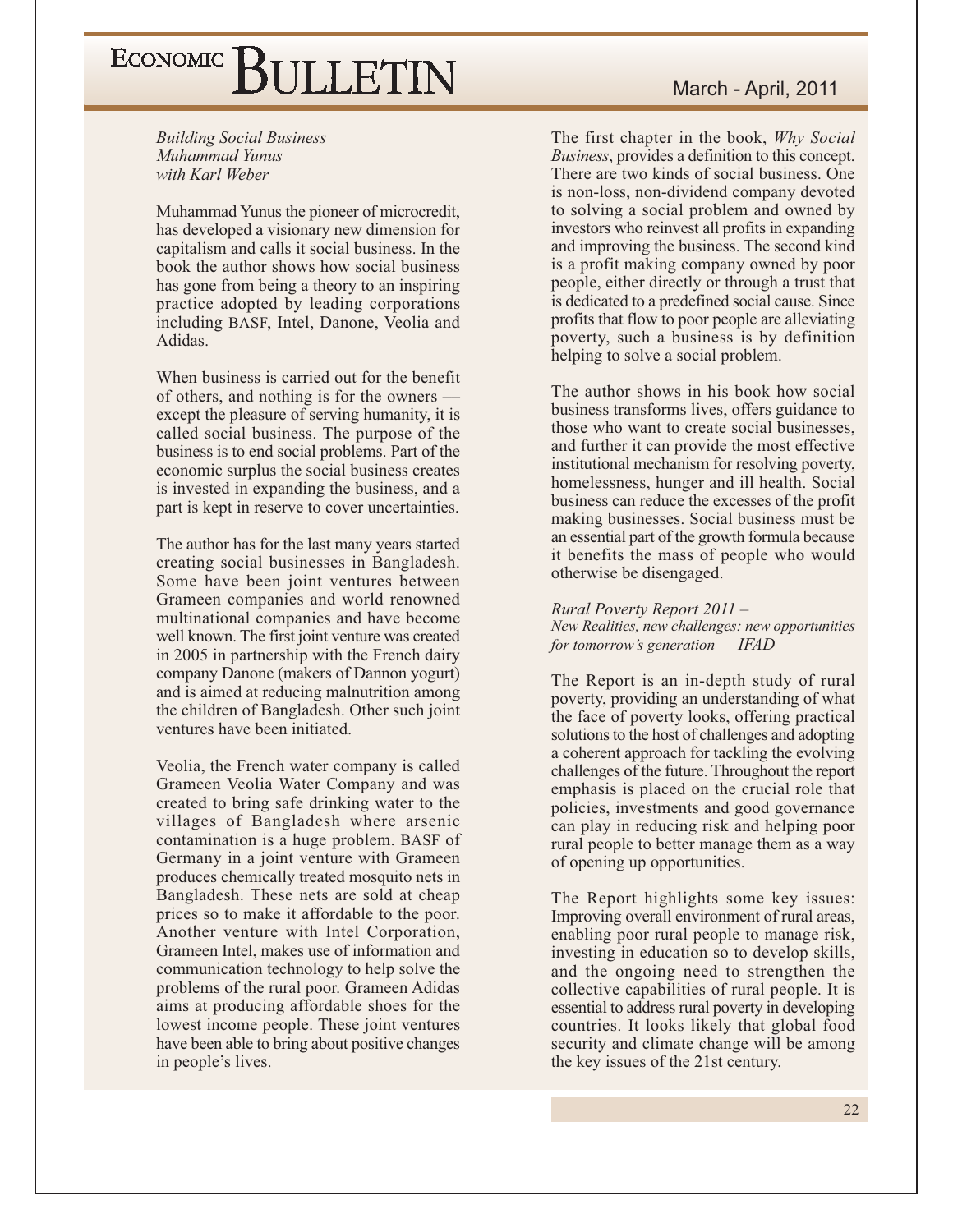#### March - April, 2011

### **Pakistan Economy - Key Economic Indicators**

|                                  | Unit                | 2003-04 | 2004-05        | 2005-06 | 2006-07 | 2007-08 | 2008-09 | $2009 - 10^{P}$ |
|----------------------------------|---------------------|---------|----------------|---------|---------|---------|---------|-----------------|
| <b>Output and Prices</b>         |                     |         |                |         |         |         |         |                 |
| GNP Size (MP)                    | Rs.bn               | 5765    | 6634           | 7773    | 8831    | 10452   | 13084   | 15239           |
| GDP Size (FC)                    | Rs.bn               | 5250    | 6123           | 7158    | 8235    | 9921    | 12082   | 13843           |
| Income Per Capita                | \$                  | 669     | 733            | 836     | 921     | 1038    | 1018    | 1095            |
| Real Growth                      | $(^{0}_{0})$        |         |                |         |         |         |         |                 |
| <b>GNP</b>                       |                     | 6.4     | 8.7            | 5.6     | 6.7     | 3.7     | 1.7     | 5.5             |
| <b>GDP</b>                       |                     | 7.5     | 9.0            | 5.8     | 6.8     | 3.7     | 1.2     | 4.1             |
| Agriculture                      |                     | 2.4     | 6.5            | 6.3     | 4.1     | 1.0     | 4.0     | 2.0             |
| Manufacturing                    |                     | 14.0    | 15.5           | 8.7     | 8.3     | 4.8     | $-3.7$  | 5.2             |
| Services Sector                  |                     | 5.8     | 8.5            | 6.5     | 7.0     | 6.0     | 1.6     | 4.6             |
| <b>Prices</b>                    | $(\%)$              |         |                |         |         |         |         |                 |
| <b>Consumer Price Inflation</b>  |                     | 4.6     | 9.3            | 7.9     | 7.8     | 12.0    | 20.8    | 11.7            |
| Wholesale Price Inflation        |                     | 7.9     | 6.8            | 10.1    | 6.9     | 16.4    | 18.2    | 12.6            |
| Food Inflation CPI               |                     | 6.0     | 12.5           | 6.9     | 10.3    | 17.6    | 23.7    | 12.5            |
| Non Food Inflation CPI           |                     | 3.6     | 7.1            | 8.6     | 6.0     | 7.9     | 18.4    | 11.1            |
| Core Inflation <sup>†</sup>      |                     | 3.8     | 7.2            | 7.5     | 5.9     | 8.4     | 18.1    | 10.5            |
| <b>GDP</b> Deflator              |                     | 7.7     | $7.0\,$        | 10.5    | 7.7     | 16.2    | 20.3    | 10.1            |
| Gold Tezabi (Karachi)            | Rs./10 grams        | 7328    | 8216           | 10317   | 12619   | 16695   | 22195   | 33544           |
| Petrol Super                     | Rs/Ltr              | 33.69   | 40.74          | 55.21   | 56.00   | 57.83   | 67.68   | 67.56           |
| Diesel                           | Rs/Ltr              |         | $\blacksquare$ | 36.45   | 38.40   | 40.97   | 60.42   | 69.57           |
| Kerosene oil                     | Rs/Ltr              | 24.95   | 29.11          | 36.19   | 39.09   | 43.44   | 66.79   | 72.65           |
| Wheat Flour                      | Rs/Kg               | 11.71   | 13.28          | 13.06   | 13.64   | 18.07   | 25.64   | 28.77           |
| <b>Savings and Investment</b>    | $%$ GDP             |         |                |         |         |         |         |                 |
| National Savings                 |                     | 17.9    | 17.5           | 17.7    | 17.4    | 13.4    | 13.2    | 13.8            |
| Domestic Savings                 |                     | 15.7    | 15.4           | 15.7    | 15.6    | 11.4    | 10.5    | 9.9             |
| <b>Gross Fixed Investment</b>    |                     | 15.0    | 17.5           | 20.5    | 20.9    | 20.5    | 17.4    | 15.0            |
| Public                           |                     | 4.0     | 4.3            | 4.8     | 5.5     | 5.4     | 4.6     | 4.3             |
| Private                          |                     | 10.9    | 13.1           | 15.7    | 15.4    | 15.0    | 12.7    | 10.7            |
| <b>Public Finance</b>            |                     |         |                |         |         |         |         |                 |
| Revenue Receipts (Fed Govt)      | $%$ GDP             | 13.5    | 13.5           | 13.5    | 14.0    | 13.7    | 13.2    | 14.0            |
| Tax Revenue                      | $%$ GDP             | 9.0     | 9.1            | 9.3     | 9.7     | 9.9     | 9.8     | 10.1            |
| Total Expenditure                | $%$ GDP             | 15.9    | 15.4           | 15.8    | 15.7    | 18.8    | 16.5    | 17.6            |
| <b>Fiscal Deficit</b>            | $%$ GDP             | 2.3     | 3.3            | 4.3     | 4.4     | 7.6     | 5.3     | 6.3             |
| FBR Tax Collection (Fed Govt)    | Rs.bn               | 510.0   | 590.0          | 704.0   | 839.6   | 1009.4  | 1251.5  | 1483.0          |
| Direct Taxes                     | $%$ share           | 31.7    | 31.0           | 32.0    | 38.2    | 38.4    | 39.6    | 36.4            |
| <b>Indirect Taxes</b>            | $%$ share           | 68.3    | 69.0           | 68.0    | 61.8    | 61.6    | 60.4    | 63.6            |
| <b>Internal Debt Outstanding</b> | Rs.bn               | 1979    | 2152           | 2337    | 2610    | 3275    | 3861    | 4653            |
| Funded Debt                      | % Internal Debt     | 54.6    | 59.5           | 62.3    | 64.0    | 68.8    | 67.1    | 68.6            |
| Un-Funded Debt                   | % Internal Debt     | 45.4    | 40.5           | 37.7    | 36.0    | 31.2    | 32.9    | 31.3            |
| <b>Monetary Sector</b>           |                     |         |                |         |         |         |         |                 |
| Growth of Monetary Assets M2     | $\%$                | 19.6    | 19.1           | 15.1    | 19.3    | 15.3    | 9.6     | 12.5            |
| Currency in Circulation          | Rs.bn               | 578.1   | 665.9          | 740.4   | 840.2   | 982.3   | 1152.2  | 1295.4          |
| P Provisional                    | non-food non-energy |         |                |         |         |         |         |                 |